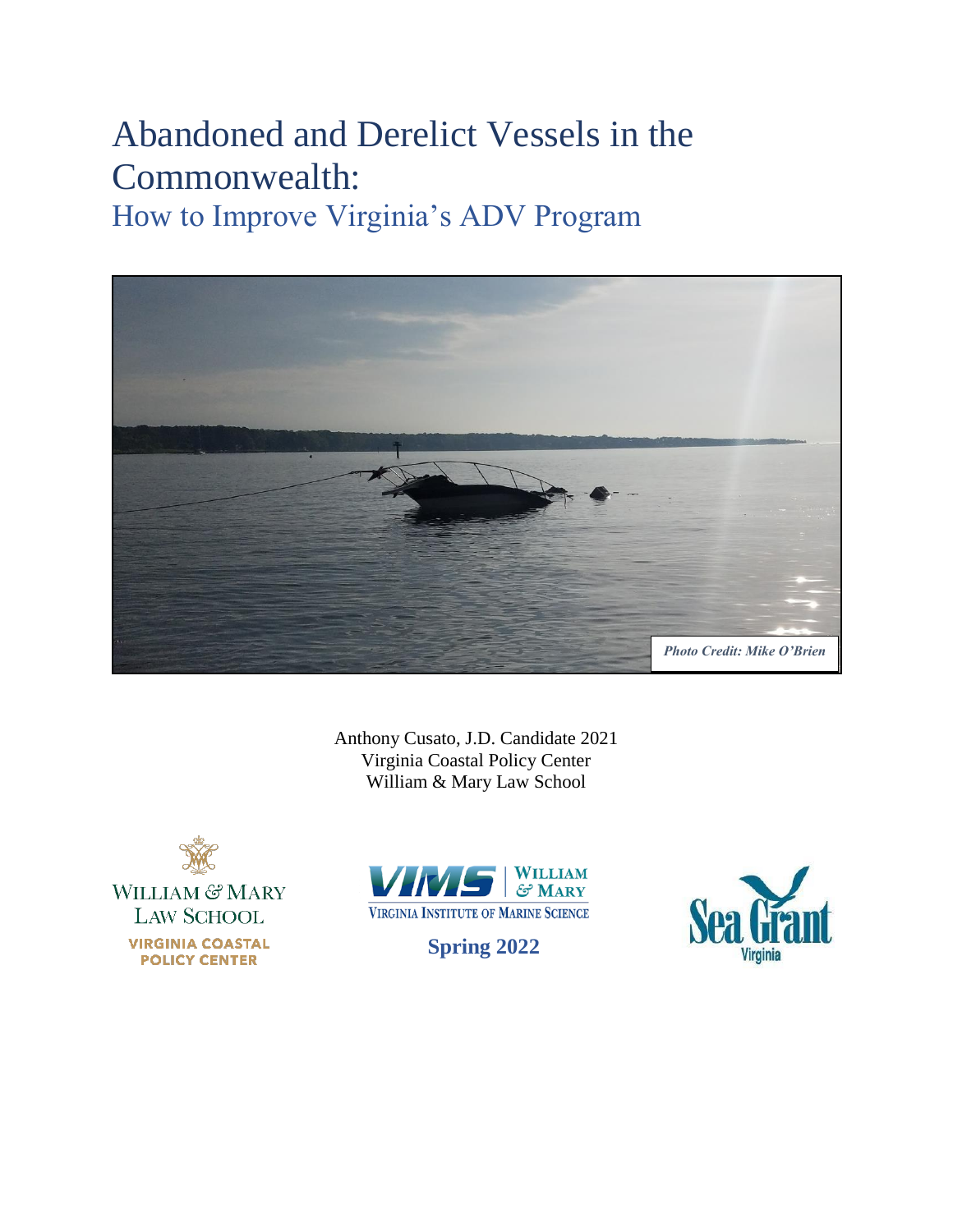## **About the Author**



Anthony Cusato is a third-year law student at William & Mary Law School. Anthony was born and raised in San Diego, California and later attended California Polytechnic State University San Luis Obispo, where he received a B.S. in Biological Sciences with a concentration in Marine Biology and Conservation and a minor in Statistics in 2016. Before coming to William & Mary Law School, Anthony spent two years as a scientific aid with the California Department of Fish and Wildlife where he worked on the California Recreational Fisheries Survey (CRFS). Anthony has spent his summer internships working for the Maryland

Office of the Attorney General, Department of Natural Resources and the EPA Office of Enforcement and Compliance Assurance.

## **About the Virginia Coastal Policy Center**

The Virginia Coastal Policy Center (VCPC) at the College of William & Mary Law School provides science-based legal and policy analysis of ecological issues affecting the state's coastal resources, by offering education and advice to a host of Virginia's decision-makers, from government officials and legal scholars to non-profit and business leaders.

With two nationally prominent science partners – the Virginia Institute of Marine Science and Virginia Sea Grant – VCPC works with scientists, local and state political figures, community leaders, the military, and others to integrate the latest science with legal and policy analysis to

**CONTACT US** Please contact **Elizabeth Andrews** (eaandrews@wm.edu) if you have comments, questions, or suggestions. solve coastal resource management issues. VCPC activities are inherently interdisciplinary, drawing on scientific, economic, public policy, sociological, and other expertise from within the University and across the country. With access to internationally recognized scientists at VIMS, to Sea Grant's national network of legal and science scholars, and to elected and appointed officials across the nation, VCPC engages in a host of information exchanges and collaborative partnerships.

VCPC grounds its pedagogical goals in the law school's philosophy of the citizen lawyer. VCPC students' highly diverse interactions beyond the borders of the legal community provide the framework for their efforts in solving the complex coastal resource management issues that currently face Virginia and the nation.

This paper was researched and written at the request of the Virginia Coastal Zone Management Program and Clean Virginia Waterways to help inform the work of the Virginia Abandoned and Derelict Vessel Work Group, convened January 2021. The author thanks VCPC Postgraduate Fellow, Jesse Reiblich, and VCPC Fellow, Alston Underwood, for their assistance on this white paper.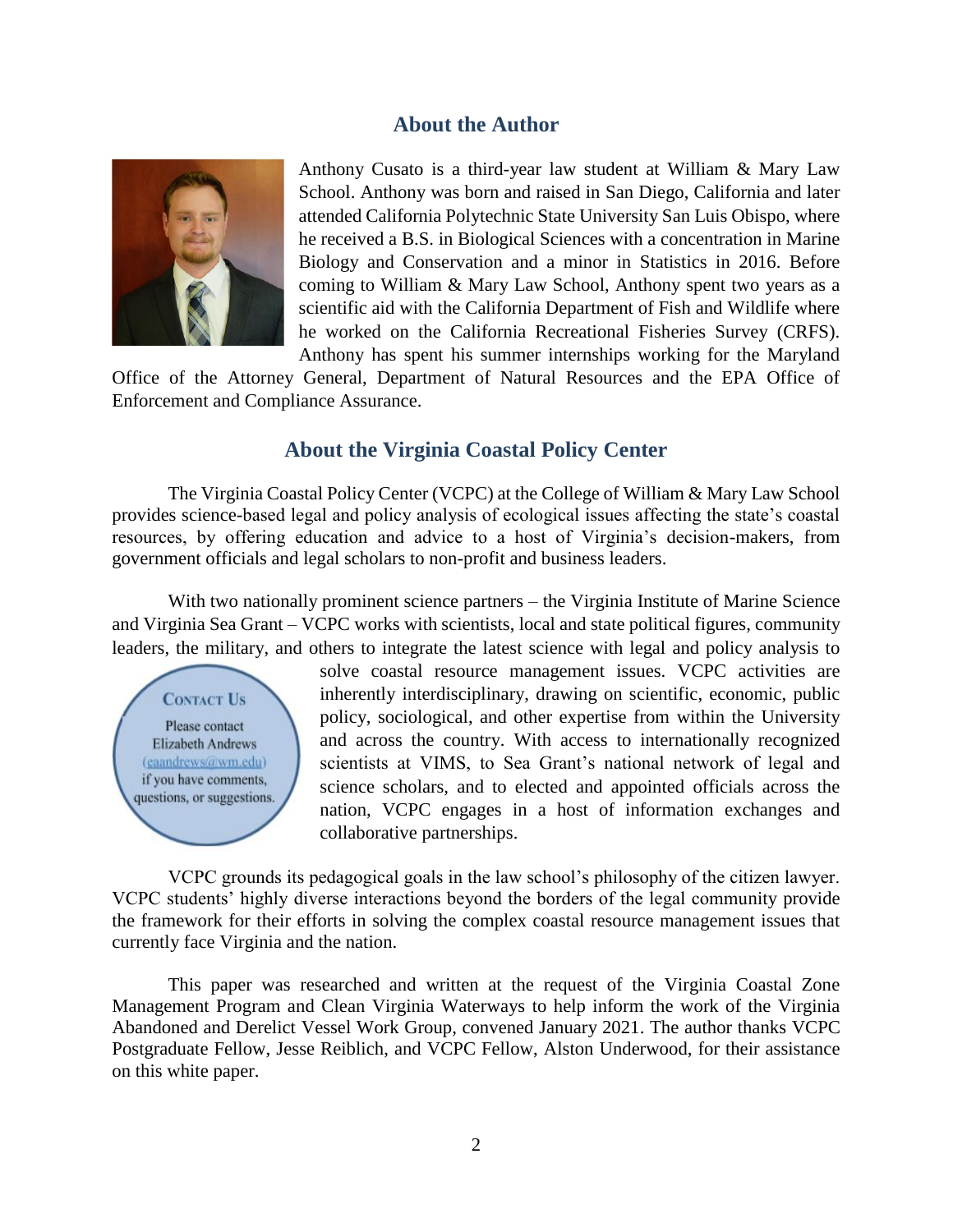# **I. INTRODUCTION**

In February 2021, the U.S. Environmental Protection Agency (EPA) partnered with the local sheriff's office, the California Department of Fish and Wildlife, and the regional water quality control board to remove an abandoned boat that had sunk about 300 yards from the south shore of Lake Tahoe.<sup>1</sup> Because the forty-foot vessel was reportedly leaking oil, the EPA and the other agencies spent around \$20,000 to raise the vessel and remove it from the water.<sup>2</sup> After it was removed from the water, the vessel was taken to the U.S. Coast Guard's facility in Tahoe City because the owner could not be immediately identified.<sup>3</sup> After unsuccessful attempts to find the owner of the vessel, authorities discovered that the owner of the vessel was deceased and his next of kin refused any responsibility for the vessel.<sup>4</sup> Considerable time and public resources went into removing this abandoned vessel from the water and eventually disposing of it, a scenario that is becoming increasingly common across multiple coastal and inland states.

This story illustrates the difficulties that the government agencies tasked with removing and disposing of abandoned and derelict vessels (ADVs) face. Vessels abandoned or lost by their owners can get stuck on a shoreline or in a marsh, aimlessly float adrift, or sink in a waterway. 5 As the number of ADVs increases, efforts to address them similarly intensify. Typically, state government agencies handle most ADVs, and their approaches to ADV control and removal vary widely across jurisdictions. Virginia faces an increasing number of ADVs and can learn from other states to improve its approach. This paper examines the current Virginia ADV program and considers how it can be amended to make it more effective. It then identifies policies from other states' ADV programs and recommends how some of these policies can be implemented in Virginia to improve its ADV program.<sup>6</sup>

<span id="page-2-0"></span><sup>1</sup> *EPA Removes Sunken, Oil-Leaking Boat from Lake Tahoe,* AP NEWS (Feb. 23, 2021), [https://apnews.com/article/water-quality-wildlife-lakes-environment-california](https://apnews.com/article/water-quality-wildlife-lakes-environment-california-f8034b9c0d2baa11d3d3ff7d1971568a)[f8034b9c0d2baa11d3d3ff7d1971568a.](https://apnews.com/article/water-quality-wildlife-lakes-environment-california-f8034b9c0d2baa11d3d3ff7d1971568a)

<sup>2</sup> *Id.*

<sup>3</sup> *Id.*

<sup>4</sup> *Id.*

<sup>5</sup> *See Abandoned and Derelict Vessels,* NOAA MARINE DEBRIS PROGRAM OFF. OF RESPONSE AND RESTORATION, <https://marinedebris.noaa.gov/what-marine-debris/abandoned-and-derelict-vessels> (Jan. 6, 2022, 2:08 PM).

<sup>6</sup> This paper addresses recreational ADVs, not commercial vessels. It focuses on recreational vessels for three reasons. First, the majority of ADVs are recreational vessels. PAC. STATES/BRIT. COLUMBIA OIL SPILL TASK FORCE, THE CURRENT STATE OF ABANDONED AND DERELICT VESSELS ON THE WEST COAST 1 (2019), [https://oilspilltaskforce.org/wp-content/uploads/2019/03/ADV-White-Paper-FINAL.pdf.](https://oilspilltaskforce.org/wp-content/uploads/2019/03/ADV-White-Paper-FINAL.pdf) Likewise, the regulatory

framework for removing commercial ADVs is in theory similar to recreational ADVs, but in practice is more complicated due to tracking ownership of larger cargo vessels (e.g., commercial vessels are more likely to be registered or flagged internationally or in another state). And finally, preliminary cost estimates show that commercial ADV removal is prohibitively expensive compared to recreational. *See id.* at 5-6.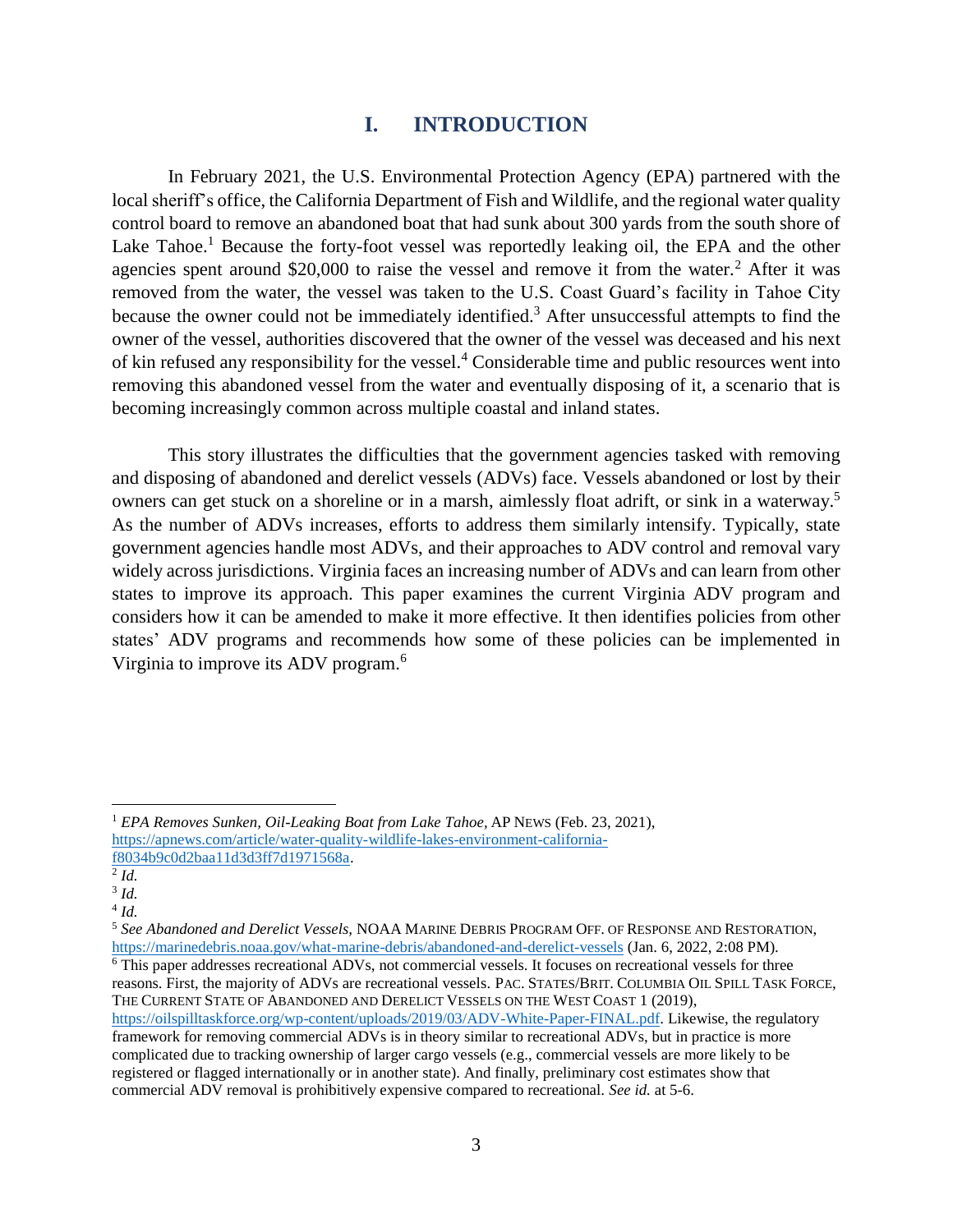# <span id="page-3-0"></span>**II. ABANDONED AND DERELICT VESSELS GENERALLY**

The definition of "abandoned and derelict vessels" varies by state.<sup>7</sup> Additionally, different federal agencies and statutes define "abandoned vessels" differently.<sup>8</sup> In general, an abandoned vessel is one where the owner is unknown or has relinquished ownership rights.<sup>9</sup> A derelict vessel is generally one that has an identifiable owner but is inoperable, for example one that is in disrepair, damaged, sinking, or sunk.<sup>10</sup> While abandoned and derelict vessels are defined separately in some instances, in practice they tend to be interchangeable. Hence, the broad term in this paper "abandoned and derelict vessels" (ADVs) encompasses both.

ADVs typically cause navigational obstructions and environmental hazards,<sup>11</sup> but they can be nuisances for other reasons as well. An ADV that is adrift can damage structures such as living shorelines and docks.<sup>12</sup> Additionally, an ADV in a navigation channel can be a serious safety hazard for other vessels; if sunken, it may not be seen by a vessel above water and, if adrift, it may not have any lights or other safety measures to help avoid collisions.<sup>13</sup> These boater safety concerns have made ADVs an increasingly prioritized issue for governments to address.<sup>14</sup> ADVs can also seriously impact the environment.<sup>15</sup> Depending on the type of vessel, its use, and its location, ADVs can present environmental concerns such as fuel or oil leaks, toxic paints, sewage, and leaching battery chemicals.<sup>16</sup> ADVs can also damage fragile habitats such as oyster or coral reefs, mangroves, and wetlands.<sup>17</sup> The damage to these aquatic habitats is an additional example of the negative effects of ADVs.<sup>18</sup> Further, ADVs can cause various economic costs for affected property owners and others tasked with removing them.<sup>19</sup>

<span id="page-3-1"></span> $\overline{\phantom{a}}$ 

<sup>18</sup> *See id.*

<sup>7</sup> U.S. NAT'L RESPONSE TEAM, ABANDONED VESSEL AUTHORITIES AND BEST PRACTICES GUIDANCE 6 (2020).

<sup>&</sup>lt;sup>8</sup> See id. at 1 (identifying differing definitions of "abandoned" vessels by the U.S. Army Corps of Engineers and the U.S. Coast Guard).

<sup>9</sup> *Abandoned and Derelict Vessels Fact Sheet*, NOAA MARINE DEBRIS PROGRAM OFF. OF RESPONSE AND RESTORATION (2017)[, https://marinedebris.noaa.gov/fact-sheets/abandoned-and-derelict-vessels-fact-sheet.](https://marinedebris.noaa.gov/fact-sheets/abandoned-and-derelict-vessels-fact-sheet) <sup>10</sup> *Id.*

<sup>11</sup> *See* U.S. NAT'L RESPONSE TEAM, *supra* note [7,](#page-3-0) at 5.

<sup>12</sup> *See id.*

<sup>&</sup>lt;sup>13</sup> See Derelict and Dangerous: When Vessels Become Marine Debris, NOAA OFF. OF RESPONSE AND RESTORATION, <https://response.restoration.noaa.gov/derelict-and-dangerous-when-vessels-become-marine-debris> (Nov. 12, 2021, 12:20 PM).

<sup>14</sup> *See, e.g.*, *OR&R Supports State of Virginia in Addressing Abandoned and Derelict Vessels*, NOAA OFF. OF RESPONSE AND RESTORATION, [https://response.restoration.noaa.gov/orr-supports-state-virginia-addressing](https://response.restoration.noaa.gov/orr-supports-state-virginia-addressing-abandoned-and-derelict-vessels)[abandoned-and-derelict-vessels](https://response.restoration.noaa.gov/orr-supports-state-virginia-addressing-abandoned-and-derelict-vessels) (Jan. 22, 2021 4:43 PM).

<sup>15</sup> *The Anatomy of Abandoned and Derelict Vessels*, NOAA OFF. OF RESPONSE AND RESTORATION, <https://response.restoration.noaa.gov/anatomy-abandoned-and-derelict-vessels> (Dec. 20, 2021, 4:00 PM).

<sup>&</sup>lt;sup>16</sup> Doug Helton, *Peeking Inside the Anatomy of a Derelict Vessel*, NOAA OFF. OF RESPONSE AND RESTORATION, <https://response.restoration.noaa.gov/peeking-inside-anatomy-derelict-vessel> (Aug. 22, 2019, 2:14 PM).

<sup>17</sup> *Damage from Abandoned and Derelict Vessels*, WORKBOAT (May 28, 2019)[, https://www.workboat.com/coastal](https://www.workboat.com/coastal-inland-waterways/damage-from-abandoned-and-derelict-vessels)[inland-waterways/damage-from-abandoned-and-derelict-vessels.](https://www.workboat.com/coastal-inland-waterways/damage-from-abandoned-and-derelict-vessels)

<sup>19</sup> *See e.g.*, Katherine Hafner, *Abandoned Boats Are a Growing Concern, State Officials Say. A Virginia Beach Man Is Taking on the Issue in Local Waters*, VIRGINIAN-PILOT (Nov. 21, 2021, 1:03 PM),

[https://www.pilotonline.com/news/environment/vp-nw-abandoned-vessels-20211121-ryv5soroxfgelos4ihjr4eegxq-](https://www.pilotonline.com/news/environment/vp-nw-abandoned-vessels-20211121-ryv5soroxfgelos4ihjr4eegxq-story.html)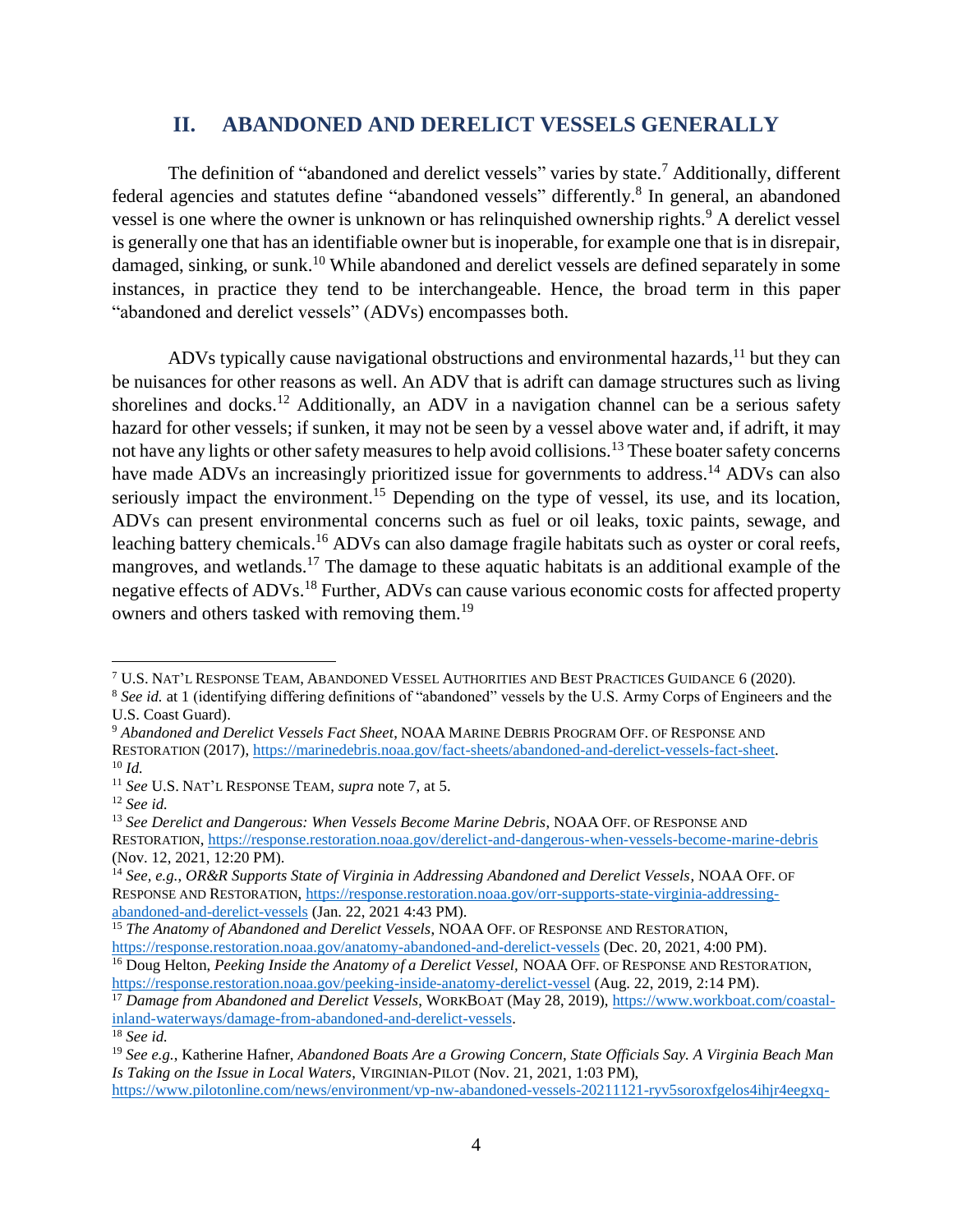Addressing the problems associated with ADVs can be challenging for several reasons.<sup>20</sup> These challenges include: identifying which vessels have become ADVs and their locations; determining the threats they pose to public safety and the environment; determining proper jurisdictional authority to retrieve and dispose of them; identifying and locating their owners; and evaluating how to remove them.<sup>21</sup> Additionally, removing ADVs can be difficult and expensive.<sup>22</sup> If the vessel is still afloat, best practices for preserving public safety and proactively eliminating environmental threats dictate that the ADV should be towed away from its current location and, if possible, removed entirely from the water.<sup>23</sup> If an ADV is partially or completely sunk, then the costs and effort of raising the vessel to the surface can make the removal process significantly more expensive.<sup>24</sup> Further, in many instances the owner of an ADV cannot be identified, sometimes due to deliberate concealment of ownership such as removing vessel identification registration numbers.<sup>25</sup> Therefore, the burden of ADV removal and disposal is inevitably left to government agencies, marinas, or personal property owners.<sup>26</sup> Most states can recover the costs of ADV removal from the owner of the vessel, but when the owner cannot be identified—or the owner is deceased, imprisoned, or indigent—those costs are borne by the state and the taxpayers.<sup>27</sup> Additionally, because current funding for ADV removal is typically quite limited, states may find it difficult to adequately dispose of their current backlog of ADVs.<sup>28</sup>

Even when they are removed from the water, ADVs still need to be disposed of safely. Because fiberglass boats have increased in popularity over the past fifty years, many of them are reaching the end of their lifespans and potentially could become ADVs.<sup>29</sup> Unlike an abandoned car, which might have at least some scrap or other salvage value from its mostly metal structure, old fiberglass boats are practically worthless and tend to cost more to remove, prepare for disposal, and dispose of than their parts are worth.<sup>30</sup> There have been efforts to reuse fiberglass to help ease

[story.html](https://www.pilotonline.com/news/environment/vp-nw-abandoned-vessels-20211121-ryv5soroxfgelos4ihjr4eegxq-story.html) (conveying the concerns of the president of a Virginia Beach oyster aquaculture company about the potential of a nearby abandoned vessel being pushed by a storm into his lease and causing damage).

 $20$  "Controlling" ADVs includes identification, removal, disposal, and preventative measures taken to address them. <sup>21</sup> U.S. NAT'L RESPONSE TEAM, *supra* note [7,](#page-3-0) at 5.

<sup>22</sup> *See id.*

<sup>23</sup> *See Surrendered and Abandoned Vessel Exchange (SAVE)*, CAL. STATE PARKS DIV. OF BOATING AND

WATERWAYS, [http://dbw.parks.ca.gov/?page\\_id=28816](http://dbw.parks.ca.gov/?page_id=28816) (last visited Feb. 2, 2021) (select the sub-link "What Is the SAVE Grant?" then see "Vessel Turn-In Program (VTIP)).

<sup>24</sup> *See* PAC. STATES/BRIT. COLUMBIA OIL SPILL TASK FORCE, *supra* not[e 6,](#page-2-0) at 5.

<sup>25</sup> Chris Horne, *Ditched and Dangerous: Abandoned Boats Put Mariners, Swimmers, Wildlife in Jeopardy*, WAVY-TV 10 NEWS (Nov. 15, 2021, 6:20 PM)[, https://www.wavy.com/news/local-news/virginia-beach/ditched-and](https://www.wavy.com/news/local-news/virginia-beach/ditched-and-dangerous-abandoned-boats-put-mariners-swimmers-wildlife-in-jeopardy/)[dangerous-abandoned-boats-put-mariners-swimmers-wildlife-in-jeopardy/.](https://www.wavy.com/news/local-news/virginia-beach/ditched-and-dangerous-abandoned-boats-put-mariners-swimmers-wildlife-in-jeopardy/)

<sup>26</sup> *See* Hafner, *supra* note [19.](#page-3-1)

<sup>27</sup> *See id.*

<sup>28</sup> *See id.;* PAC. STATES/BRIT. COLUMBIA OIL SPILL TASK FORCE, *supra* note [6,](#page-2-0) at 6-7.

<sup>29</sup> *See* Corina Ciocan, *Nautical Not Nice: How Fibreglass Boats Have Become a Global Pollution Problem*, THE GUARDIAN (Aug. 6, 2020, 6:32 AM), [https://www.theguardian.com/environment/2020/aug/06/nautical-not-nice](https://www.theguardian.com/environment/2020/aug/06/nautical-not-nice-how-fibreglass-boats-have-become-a-global-pollution-problem)[how-fibreglass-boats-have-become-a-global-pollution-problem;](https://www.theguardian.com/environment/2020/aug/06/nautical-not-nice-how-fibreglass-boats-have-become-a-global-pollution-problem) George Marsh, *50 Years of Reinforced Plastic Boats*, MATERIALS TODAY (Oct. 8, 2006), [https://www.materialstoday.com/composite-applications/features/50](https://www.materialstoday.com/composite-applications/features/50-years-of-reinforced-plastic-boats/) [years-of-reinforced-plastic-boats/.](https://www.materialstoday.com/composite-applications/features/50-years-of-reinforced-plastic-boats/)

<sup>30</sup> *See* Dieter Loibner, *Fiberglass Disposal Part 1*, PRO. BOATBUILDER MAG. (Jan. 25, 2021), [https://www.proboat.com/2021/01/fiberglass-disposal/.](https://www.proboat.com/2021/01/fiberglass-disposal/)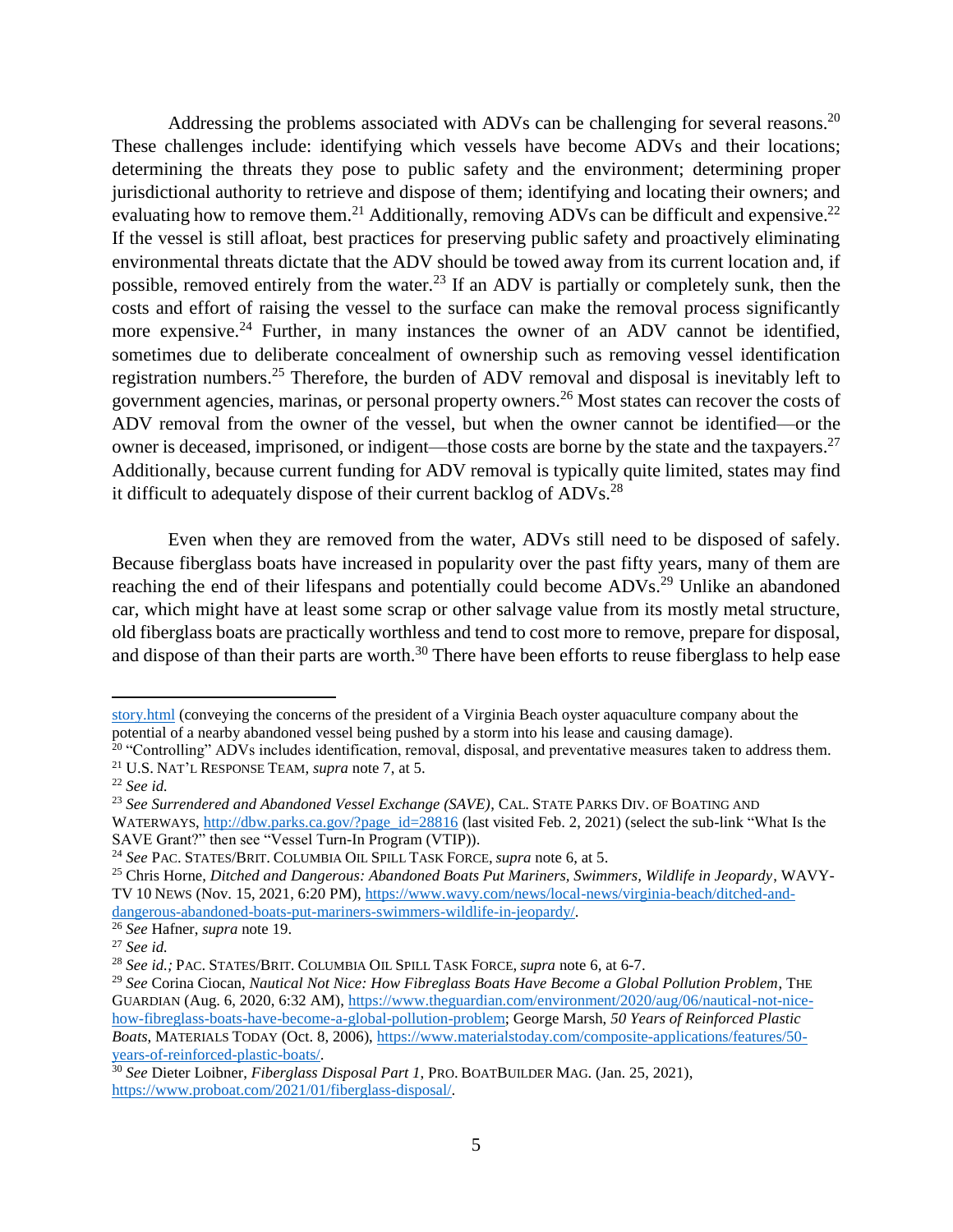the disposal burden of ADVs, but these are mostly pilot programs and cannot yet significantly alleviate the numbers of ADVs destined for landfills.<sup>31</sup>

Finally, addressing ADVs raises due process concerns for various reasons. First, because ADVs are typically personal property, a government cannot take that property without following strict steps, designed to protect their citizens' property rights.<sup>32</sup> For instance, some states require anyone seeking to obtain title to an ADV to post notice of intent to obtain custody in a newspaper and mail notice to the last known address of the previous owner, before taking custody of the vessel.<sup>33</sup> Additionally, because ADVs sometimes serve as a person's home, localities and states should be mindful of the process and issues regarding entering someone's home when proceeding with any process to remove or otherwise address ADVs in their jurisdictions.<sup>34</sup>

# **III. VIRGINIA'S ADV PROGRAM**

Virginia's approach to addressing the increasingly prevalent issue of ADVs is piecemeal, with responsibilities split between different state agencies and relevant statutes in multiple chapters and sections of the Code of Virginia. Virginia law defines "abandoned watercraft" as a "watercraft that is left unattended on private property for more than [ten] days without the consent of the property's owner, regardless of whether it was brought onto the private property with the consent of the owner or person in control of the private property."<sup>35</sup> Virginia does not formally use the term "derelict" in its statutes. "Watercraft" is defined in the same section of the Code broadly as "any vessel that is used or capable of being used as a means of transportation on water . . ."<sup>36</sup> but there are eight exceptions that follow, such as seaplanes, amphibious vehicles, floating structures not propelled, U.S. and foreign government vessels, lifeboats, and U.S. Coast Guard-documented vessels.<sup>37</sup> These definitions are in the code sections for the Department of Wildlife Resources (DWR).

The Virginia Marine Resources Commission (VMRC) is the other state agency involved in ADV control in Virginia. The VMRC has statutory authority to remove ADVs.<sup>38</sup> Specifically, it has the authority to remove a vessel that is "found in or upon the bays, oceans, rivers, streams

<sup>31</sup> *See, e.g.,* RHODE ISLAND MARINE TRADES ASS'N, RHODE ISLAND FIBERGLASS VESSEL RECYCLING (RIFVR) PILOT PROJECT (2020), [http://rimta.org/wp-content/uploads/2020/06/RIFVR-Background-6-2020.pdf.](http://rimta.org/wp-content/uploads/2020/06/RIFVR-Background-6-2020.pdf)

<sup>32</sup> *See* U.S. CONST. amend. V; *see also* VA. CONST art. I, § 11.

<sup>33</sup> WASH. REV. CODE § 79.100.040 (2013).

<sup>&</sup>lt;sup>34</sup> See generally U.S. CONST. amend. IV ("The right of the people to be secure in their persons, houses, papers, and effects, against unreasonable searches and seizures, shall not be violated, and no warrants shall issue, but upon probable cause, supported by oath or affirmation, and particularly describing the place to be searched, and the persons or things to be seized."). *But see* United States v. Albers, 136 F.3d 670, 673 (9th Cir. 1998) (finding that the automobile exception applied to a warrantless search of an "obviously mobile" houseboat located "in open public waters" where "an objective observer would conclude that" the houseboat was being used "as a vehicle."). <sup>35</sup> VA. CODE ANN. § 29.1-733.2 (2014).

<sup>36</sup> *Id.*

<sup>37</sup> *See id.* 

<sup>38</sup> VA. CODE ANN. § 28.2-1210(A) (1999).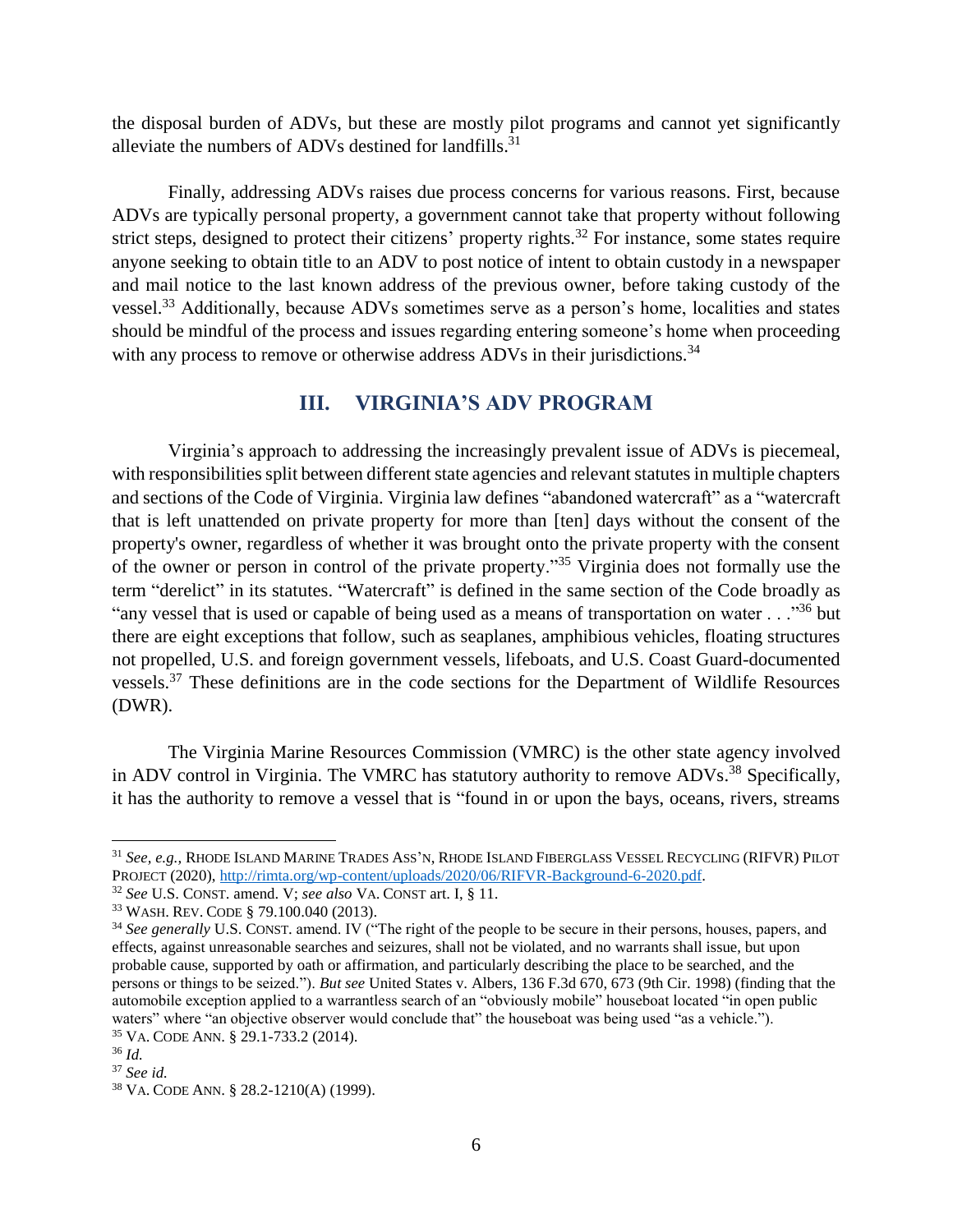or creeks of the Commonwealth in a state of abandonment, in danger of sinking, or in such disrepair as to constitute a hazard or obstruction to the use of such waterway . . . . "<sup>39</sup> If an ADV is somewhere that is not within VMRC's jurisdiction, which covers state owned bottomland waterward past the mean low water line up to three nautical miles offshore, <sup>40</sup> like on a freshwater lake, it is unclear exactly who would be responsible for removal.

VMRC may notify the owner of an abandoned vessel and require the owner to remove the vessel.<sup>41</sup> An owner that fails to address an abandoned vessel within a week of receiving notice from VMRC may be charged with a class three misdemeanor.<sup>42</sup> However, if the vessel is abandoned because of a natural disaster or other "act of God," VMRC must wait sixty days after such an event before sending notice to the owner.<sup>43</sup> For vessels lost in a storm, the owner of the vessel may have trouble finding it, <sup>44</sup> and therefore the state provides more time for them to do so. If the owners of a vessel cannot be ascertained, VMRC may remove it after providing notice by publication in a newspaper where the vessel was found.<sup>45</sup>

<span id="page-6-0"></span>Virginia law authorizes localities to enact ordinances that empower them to remove, repair, or require removal of abandoned vessels, such as a pier or wharf, and present a danger to public safety or a hazard to navigation.<sup>46</sup> The locality can require the owner of the vessel to remove or secure these vessels at their own cost or the locality can have their agents do it after giving "reasonable notice" at the expense of the owner.<sup>47</sup> If the owner of the vessel cannot be identified, the locality must give notice in a newspaper of general circulation for at least two weeks before acting.<sup>48</sup> Authorizing statutes like this one are required under Virginia law before localities can enact certain types of ordinances because of the Dillon Rule of statutory construction.<sup>49</sup> Under the Dillon Rule in Virginia, localities do not have the authority to addresses ADVs unless they enact an ordinance pursuant to an authorizing statute.<sup>50</sup> Further, even if a locality were to enact an

<sup>39</sup> *Id.*

<sup>40</sup> VA. CODE ANN. § 28.2-101 (2012).

<sup>41</sup> VA. CODE ANN. § 28.2-1210(A) (1999).

 $42 \text{ } \text{\& } 28.2 - 1210 \text{(B)}.$ 

<sup>43</sup> *Id.*

<sup>44</sup> *See* THOMAS T. ANKERSEN ET AL., BOATING, WATERWAYS, AND THE RIGHTS OF NAVIGATION IN FLORIDA 113 (5th ed. 2019) (stating that insurance companies and responsible owners handled the majority of vessels that were set adrift or lost in Hurricane Irma but 945 of these vessels were not claimed and had to be removed by the USCG).  $45 \& 28.2 - 1210(A)$ .

<sup>46</sup> VA. CODE ANN. § 15.2-909 (1997). Some Virginia localities have exercised this power, enacting ordinances addressing abandoned vessels. *See* NORFOLK, VA., CODE OF ORDINANCES ch. 32, art. IV, §§ 32-73 (1999), 32-74 (1999); VIRGINIA BEACH, VA., CODE OF ORDINANCES ch. 6, art. I, §§ 6-26 (1965), 6-27 (1965), 6-29 (1984).  $47 \S$  15.2-909(1)-(2).

 $48 \text{ }$ \$15.2-909(4).

<sup>&</sup>lt;sup>49</sup> The Dillon Rule is a common law rule of statutory construction that localities can only exercise the powers explicitly given to them by the Virginia legislature. *See* NAT'L LEAGUE OF CITIES, *Cities 101-Delegation of Power*, <https://www.nlc.org/resource/cities-101-delegation-of-power/> (last visited Apr. 29, 2021).

<sup>50</sup> Bd. of Zoning Appeals of Fairfax Cty. v. Bd. of Sup'rs of Fairfax Cty., 276 Va. 550, 553–54 (Va. 2008) ("Dillon's Rule provides that municipal corporations have only those powers that are expressly granted, those necessarily or fairly implied from expressly granted powers, and those that are essential and indispensable.") (citing City of Chesapeake v. Gardner Enters., 253 Va. 243, 246, 482 S.E.2d 812, 814 (Va. 1997)).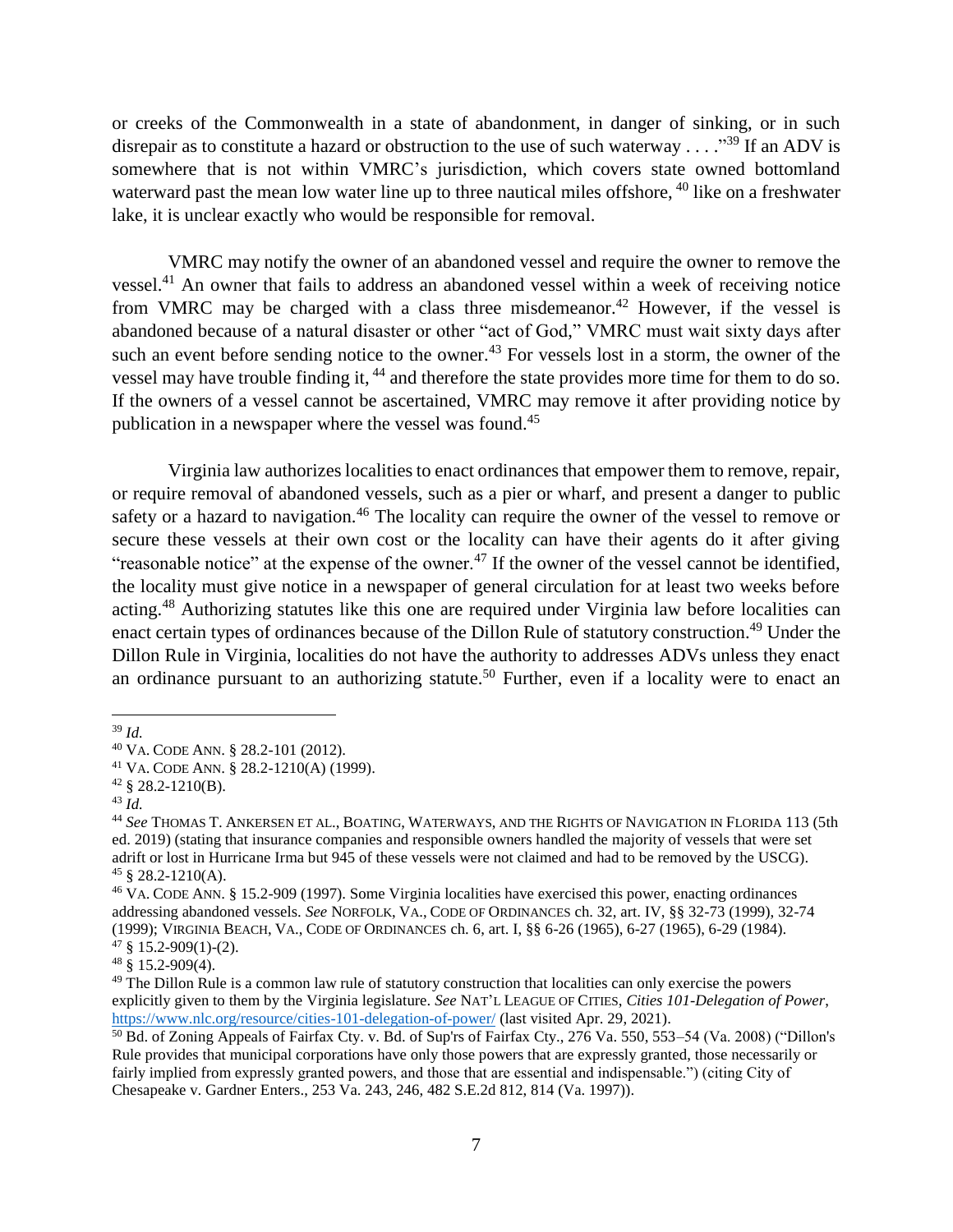ordinance as described by the authorizing statute, the locality may not have the financial resources to remove ADVs within its jurisdiction.

When an ADV is on private property, such as at a marina, the property owner, marina manager, or harbormaster can gain title to the vessel through a process set out in state law.<sup>51</sup> If a private property owner wishes to remove an ADV that is on its property because of someone else's doing, the property owner must gain title to the vessel through coordination with the Commonwealth before attempting removal.<sup>52</sup> The property owner may start this process when the vessel has been abandoned for more than sixty days on its property. <sup>53</sup> If the vessel owner can be identified, by registration number or otherwise, the person seeking title must make a good faith effort to locate the last known address of any registered owners or lienholders and mail them notice stating that they have thirty days to respond and remove the watercraft before that person may apply for title.<sup>54</sup> While Virginia law requires a vessel owner to report any change in ownership of that vessel to DWR within fifteen days,<sup>55</sup> violation of this law is merely a class four misdemeanor.<sup>56</sup> There are additional requirements for the property owner and the overall process of acquiring title to an ADV in Virginia is complicated and time consuming.<sup>57</sup> This long process is designed to dissuade people from claiming boats that are not actually abandoned or were simply lost in a storm event. The process also provides another layer of due process before a vessel owner's property may be taken.

Perhaps the most important aspect of an ADV program is whether it is sufficiently funded to remove and otherwise address ADVs. Virginia funds its ADV control efforts through the Marine Habitat and Waterways Improvement Fund.<sup>58</sup> The money in this fund, which is non-reverting,<sup>59</sup> can only be used for the "purposes of improving marine habitat and waterways, including the removal of obstructions or hazardous property from state waters."<sup>60</sup> The Virginia Legislature can directly appropriate monies for this fund, but it is also funded from any proceeds from the sale of state-owned bottomlands.<sup>61</sup> While the Virginia legislature funds the Marine Habitat and Waterways Improvement Fund through annual appropriations, the funding amount is insufficient

- <sup>55</sup> 4 VA. ADMIN. CODE § 15-380-50 (2003).
- <sup>56</sup> 4 VA. ADMIN. CODE § 15-380-130 (2003).

<sup>58</sup> VA. CODE ANN. § 28.2-1204.2 (2000).

<sup>59</sup> *Id.* Non-reverting funds are not returned to the state's general fund in the event of a surplus in the specific account.

l

<sup>51</sup> *See* VA. CODE ANN. § 29.1-733.25 (2013).

<sup>52</sup> § 29.1-733.25(B), (E).

<sup>53</sup> § 29.1-733.25(A).

 $54 \times 29.1 - 733.25(C)$ .

<sup>&</sup>lt;sup>57</sup> In addition to attempting to locate the last known owner, the person seeking title must also post notice in three consecutive issues of a newspaper of general circulation in the city or county where the vessel is located. VA. CODE ANN. § 29.1-733.25(D). The notice must state that if the vessel is not claimed and removed within thirty days of the first appearance of the notice in the publication, then the person seeking title will apply for ownership. *Id.* After thirty days, the person seeking title can apply for title with DWR, providing proof that they have met all the required steps of the process. § 29.1-733.25(E).

<sup>60</sup> § 28.2-1204.2 (2000).

 $61$   $\overline{Id}$ .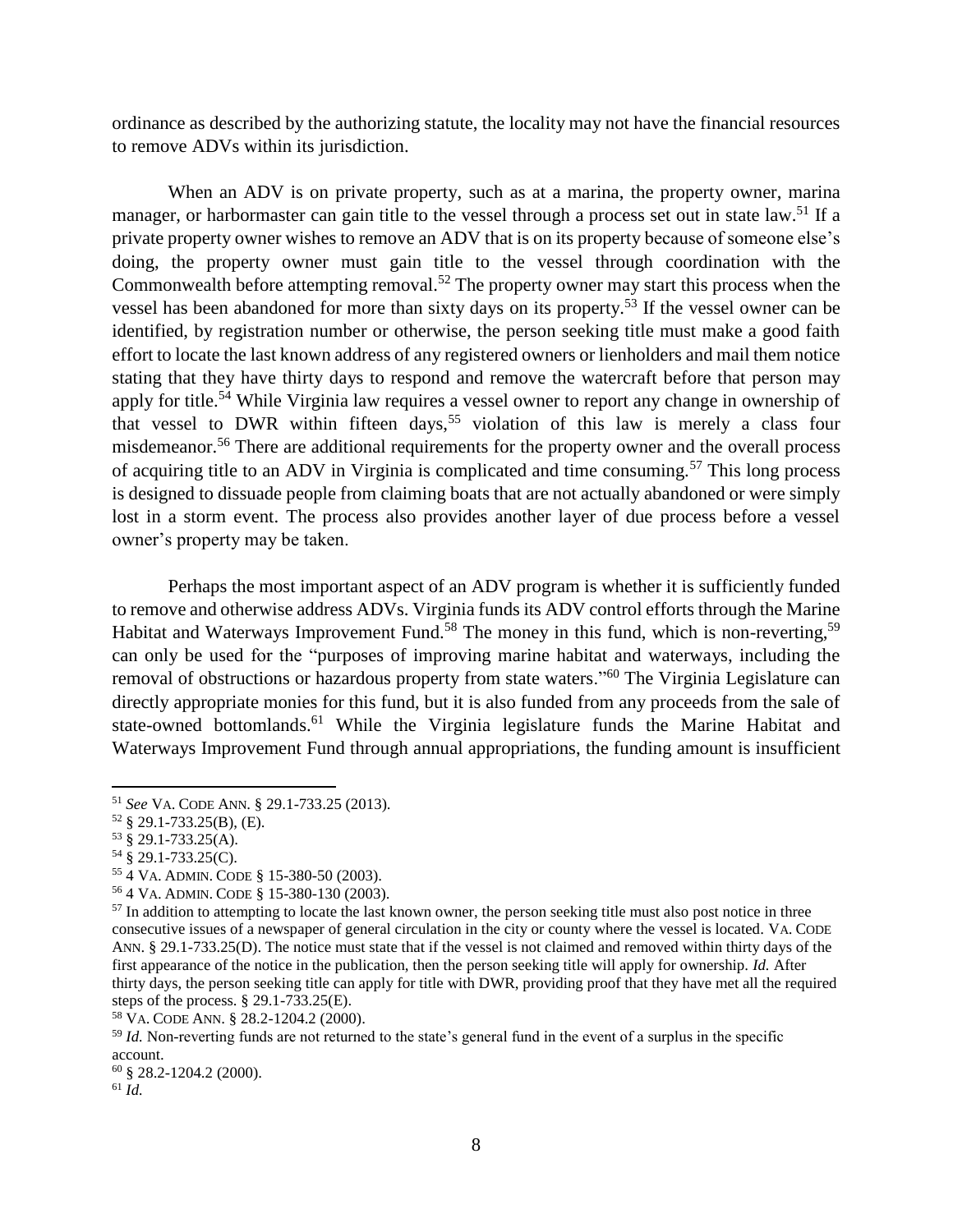to adequately deal with Virginia's ADVs.<sup>62</sup> Therefore, additional consistent annual funding is needed to properly address current and future ADVs in the Commonwealth. Also, because ADV removal is just one of the things that funds in the Marine Habitat and Waterways Improvement Fund are used for, a dedicated fund for ADV removal is preferable to the current approach.

# **IV. APPROACHES OF OTHER STATES**

Considering how other states address ADV issues can help Virginia improve its approach. Specifically, examining the approaches of states that have more fully developed ADV programs can be particularly illustrative. Below are highlights from ADV programs in five states: Florida, North Carolina, Maryland, California and Washington.

# **A. Florida**

Florida has a vast shoreline, sub-tropical weather, and a large boating community. The many vessels in Florida leads to a high incidence of ADVs.<sup>63</sup> Large storms and hurricanes also increase the significant number of ADVs in the state.<sup>64</sup> For example, after Hurricane Irma in 2017, the state and Coast Guard spent \$35 million to assess and help remove thousands of vessels from state waters.<sup>65</sup> The Coast Guard removed 945 vessels whose owners could not be identified.<sup>66</sup> In 2018, approximately 350 derelict vessels, unrelated to storm events, were identified around the state.<sup>67</sup>

The Florida Fish and Wildlife Conservation Commission (FWC) is the agency charged with handling ADV issues and coordinating ADV identification and removal statewide.<sup>68</sup> Florida defines a derelict vessel as one that is stored or abandoned in poor condition upon the public waters of the state, at a port without permission, or on private property without permission.<sup>69</sup> Florida does not specifically define "abandoned vessel," but the state's definition of a derelict vessel includes abandoned vessels, as derelict vessels are listed in the definition of abandoned property.<sup>70</sup>

Due to the high number of ADVs in the state, Florida has taken a variety of actions through state legislation to address this issue.<sup>71</sup> One of the most effective aspects of Florida's approach to

<sup>62</sup> *See* Hafner, *supra* note [19.](#page-3-1)

<sup>63</sup> *See* ANKERSEN ET AL., *supra* note [44,](#page-6-0) at 114.

<sup>64</sup> *See id.*

<sup>65</sup> *Id.* at 113. Hurricane Irma affected 2,680 total boats. *Id.* Insurance claims and responsible owners handled the majority of them. *Id.*

<sup>66</sup> *Id.* 

<sup>67</sup> *Id.* at 113-14.

<sup>68</sup> *See* FLA. STAT. § 327.4107 (2021). FWC has broad authority over the waterways, state lands, and natural resources across the entire state. *See* FLA. STAT. § 379.3313 (2012); *What We Do*, FLA. FISH AND WILDLIFE CONSERVATION COMM'N, <https://myfwc.com/about/inside-fwc/le/what-we-do/> (last visited Jan. 8, 2022).  $69$  FLA. STAT. § 823.11(1)(b) (2021).

<sup>70</sup> FLA. STAT. § 705.101(3) (2014).

<sup>71</sup> *See* ANKERSEN ET AL., *supra* note [44,](#page-6-0) at 114-16.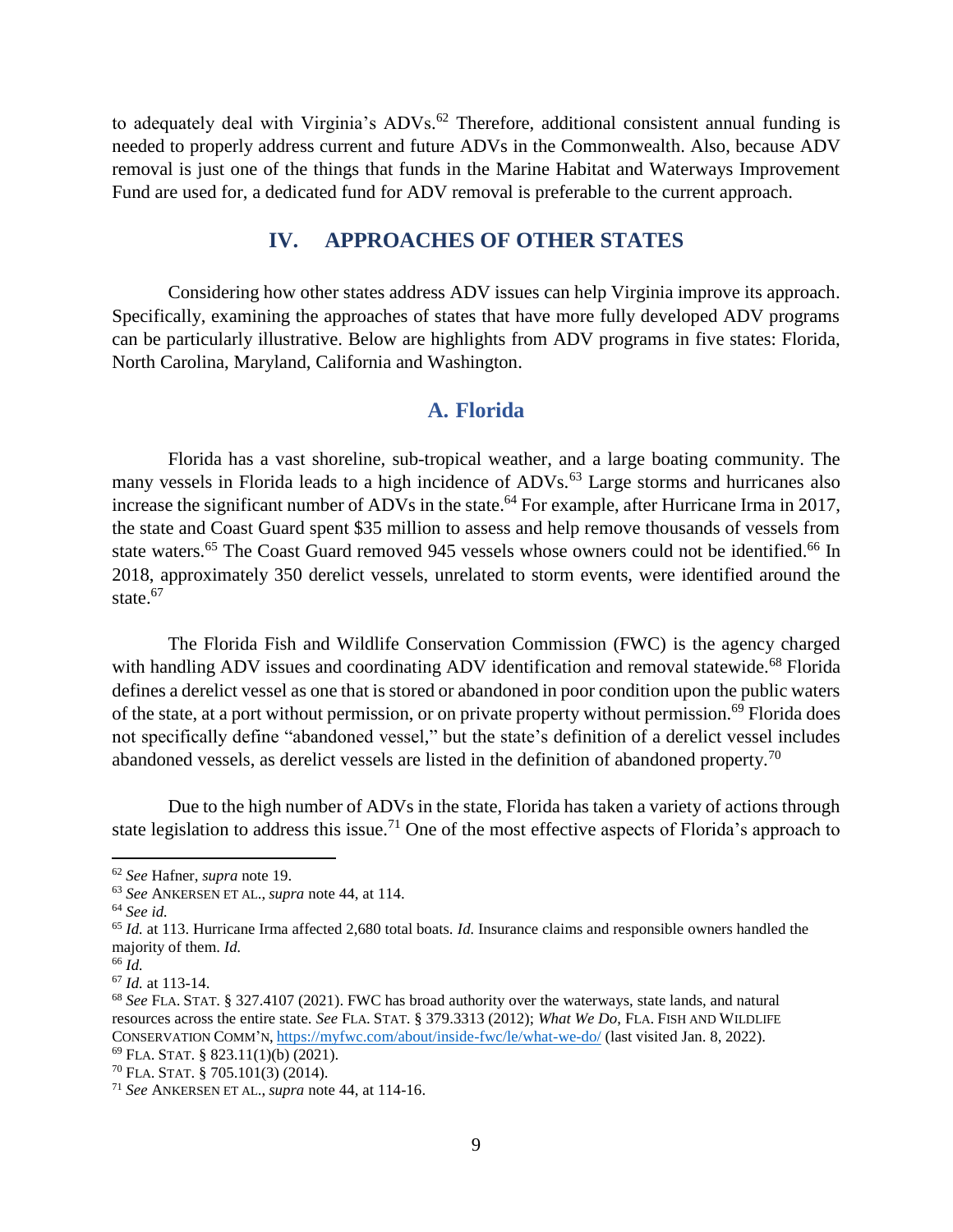ADVs is its at-risk vessel identification and intervention program. <sup>72</sup> The Florida At-Risk Vessel Program aims to reduce the number of ADVs and saving public resources by preemptively addressing vessels "at risk of becoming derelict" before they actually become derelict.<sup>73</sup> Under the At-Risk Vessel Program, FWC can determine a vessel to be at risk of becoming derelict for a variety of reasons, including if the vessel is taking on water or partially sunk, has broken lose from its anchor or ties, is incapable of getting underway, and if the vessel does not have effective means of propulsion.<sup>74</sup>

Once FWC has determined that a vessel is at risk of becoming derelict, the agency can attempt to speak with the owner of the vessel so the owner has the opportunity to keep their vessel from becoming derelict.<sup>75</sup> If the owner cannot be contacted directly, FWC can leave a notice tag on the vessel to notify the owner that the vessel is at risk of becoming derelict and can note specific issues of concern with the vessel.<sup>76</sup> In addition to FWC, federal law enforcement, such as the Coast Guard, and local law enforcement can identify at risk vessels and give notice to owners.<sup>77</sup> If necessary, FWC can issue a fine to the owner of a vessel at risk of becoming derelict, ranging from one hundred to five hundred dollars. <sup>78</sup> If the vessel owner cannot be determined or found, FWC can proceed with the standard procedures for removing derelict vessels, as discussed later in this section. It is unclear how effective the At-Risk Vessel Program is in reducing the number of ADVs, but it is a popular program, as reported by both the FWC and localities.<sup>79</sup> Even one vessel that can be stopped from becoming derelict, can save a significant amount of taxpayer money that would have to be spent removing it from the water.<sup>80</sup>

Two statutes authorize FWC to remove ADVs on any state owned lands or waterways.<sup>81</sup> Law enforcement officers from FWC and other authorized law enforcement officers are "authorized and empowered to relocate, remove, or cause to be relocated or removed a derelict vessel from public waters if the derelict vessel obstructs or threatens to obstruct navigation or in any way constitutes a danger to the environment, property, or persons."<sup>82</sup> Another statute permits FWC to remove ADVs from public waters generally, without the qualifications of obstructing navigation or endangering the environment, property, or persons.<sup>83</sup> The authorization granted to

<sup>72</sup> *See id.* at 114-15.

<sup>73</sup> FLA. STAT. § 327.4107(1) (2021).

<sup>74</sup> FLA. STAT. § 327.4107(2) (2021).

<sup>75</sup> *See* Fla. Fish and Wildlife Conservation Comn'n., *Florida At-Risk Vessel Program*, YOUTUBE (Mar 28, 2013), [https://www.youtube.com/watch?v=gf4a8WjljbQ.](https://www.youtube.com/watch?v=gf4a8WjljbQ)

<sup>76</sup> *Id.*

<sup>77</sup> *Id.*

<sup>78</sup> FLA. STAT. § 327.73(1)(aa) (2021).

<sup>79</sup> *See* Teresa Stepzinski, *New Florida Law Aims to Prevent Derelict Vessels; Removal Can be Pricey,* NEW FLA. TIMES UNION (Aug. 6, 2016, 10:22 PM)[, https://www.jacksonville.com/news/metro/2016-08-06/story/new-florida](https://www.jacksonville.com/news/metro/2016-08-06/story/new-florida-law-aims-prevent-derelict-vessels-removal-can-be-pricey)[law-aims-prevent-derelict-vessels-removal-can-be-pricey.](https://www.jacksonville.com/news/metro/2016-08-06/story/new-florida-law-aims-prevent-derelict-vessels-removal-can-be-pricey) 

<sup>80</sup> *See id*.

<sup>81</sup> FLA. STAT. § 376.15 (2021); FLA. STAT. § 823.11 (2020).

 $82 \frac{8}{9}$  823.11(3).

<sup>83</sup> *Compare* § 376.15(3)(a), *with* § 823.11(3).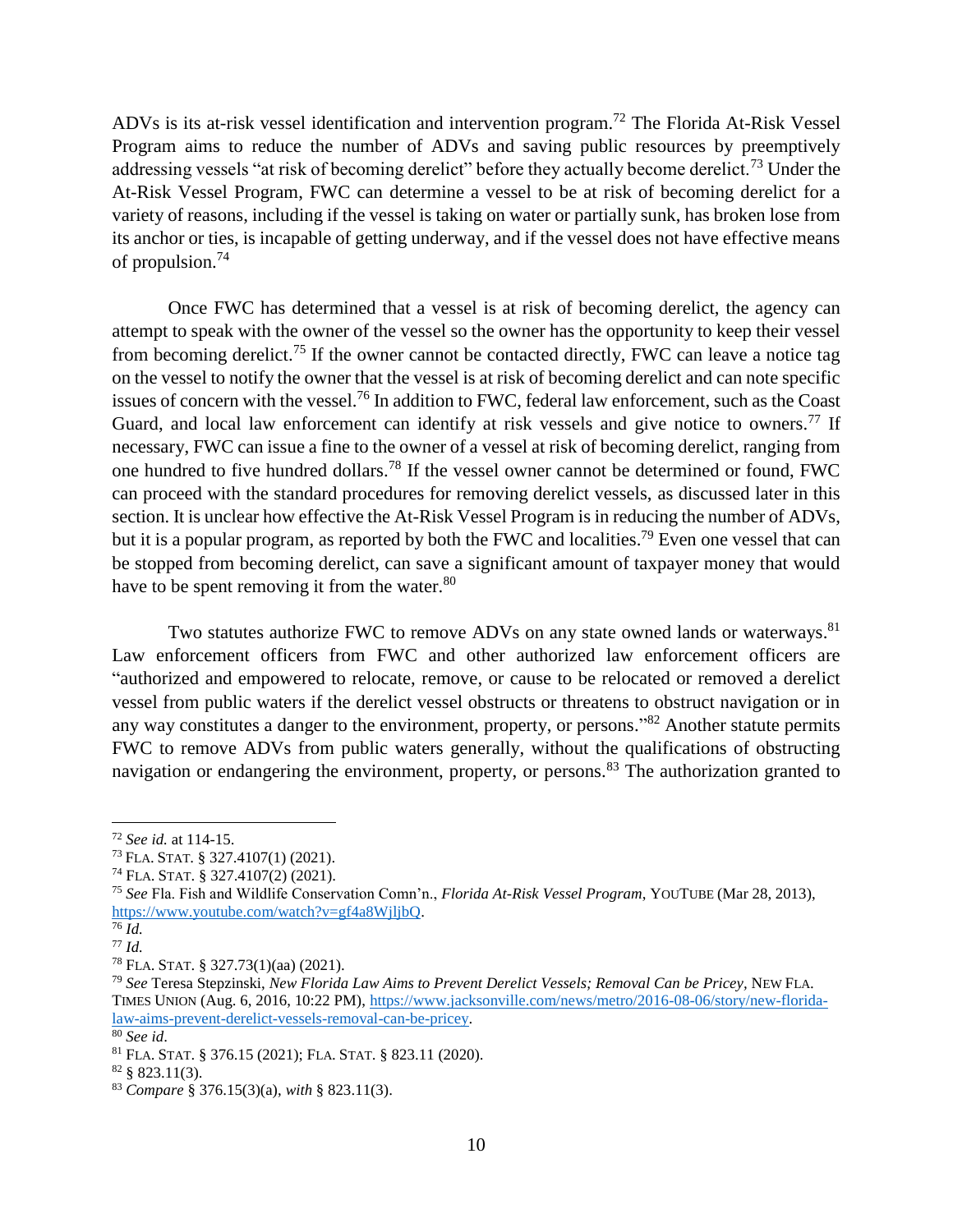FWC is broad permitting the agency to remove any derelict vessel from public waters.<sup>84</sup> In addition to both permitting removal, the two sections share other similarities.<sup>85</sup> Both statutes shield FWC, and any other law enforcement officer acting under this section, from liability for damage to a derelict vessel they are removing, unless there are acts of gross negligence or willful misconduct.<sup>86</sup> Both allow FWC to recover the costs of removal or relocation—provided that the owner can be found and can pay the costs.<sup>87</sup> Both statutes also require that removal contractors be broadly insured to cover liability for any damages incurred during their removal efforts.<sup>88</sup>

These two statutes also have some notable differences. The first statute, contained in the "Public Nuisances" chapter of the "Crimes" title in the Florida Statutes, includes the definition of derelict vessel and establishes a violation of the section as a misdemeanor while also allowing civil penalties against the owner of a derelict vessel.<sup>89</sup> This statute also prohibits anyone from living on a vessel that has been deemed derelict by FWC until the vessel is returned to a non-derelict state, as determined by FWC, or is removed from the waters of the state.<sup>90</sup> Instead of the enforcement provisions and definitions included in the first statute, the second statute includes an important funding provision that outlines a grant program for localities to obtain funding from FWC to address ADVs.<sup>91</sup> The second statute is part of natural resources title of the Florida Statutes. The difference in the placement of these two statutes in the Florida statutory scheme makes sense given the differences between the two—one establishes a criminal aspect for ADVs while the other establishes a funding scheme for ADV removal—but it is notable how similar these two statutes are because they establish FWC's authority to remove ADVs in multiple locations within Florida's laws.

Florida authorizes FWC, by statute, to create a grant program to reimburse localities for their ADV removal efforts.<sup>92</sup> The Florida legislature appropriates money for this grant program each fiscal year, from two specific state trust funds, and then FWC decides how to allocate the money.<sup>93</sup> If the available grant money is not fully used by localities by the end of the third quarter, FWC can use the remainder for their own removal efforts.<sup>94</sup> The statute contains a list of three factors for FWC to consider when allocating money but it is not an exhaustive list.<sup>95</sup> The grant

- $86 \S$  376.15(3)(b); § 823.11(3).
- $87 \text{ } \$\,376.15(3)(a); \, \$ \,823.11(3)(b).$

<sup>84</sup> *See* § 376.15(3)(a).

<sup>85</sup> *Compare* FLA. STAT. § 823.11(3)-(4) (2020), *with* FLA. STAT. § 376.15(3)(a)-(c) (2021).

 $88 \text{ } \frac{376.15(3)(c)}{6}$ ;  $\frac{8823.11(3)(c)}{6}$ .

<sup>89</sup> FLA. STAT. § 823.11(1)(b), (5) (2020).

 $90 \text{ }$  § 823.11(6).

<sup>91</sup> *See* FLA. STAT. § 376.15(3)(d)-(e) (2021).

<sup>92</sup> *See id.*

<sup>93</sup> *See id.*

<sup>94</sup> *See* § 376.15(3)(d).

<sup>95</sup> *See* § 376.15(3)(e)(1)-(3). The three factors listed in the statute are: the number of derelict vessels in the jurisdiction, the hazards or threats posed by the vessels, and the degree of commitment of local governments to ADV control, including willingness to take legal action against those who abandon their vessels in the waters of the state. *Id.* Notably, the second factor includes threat to the "aesthetic condition of the general vicinity" in addition to the more traditional threats posed by ADVs, such as navigation and environmental hazards. § 376.15(3)(e)(2).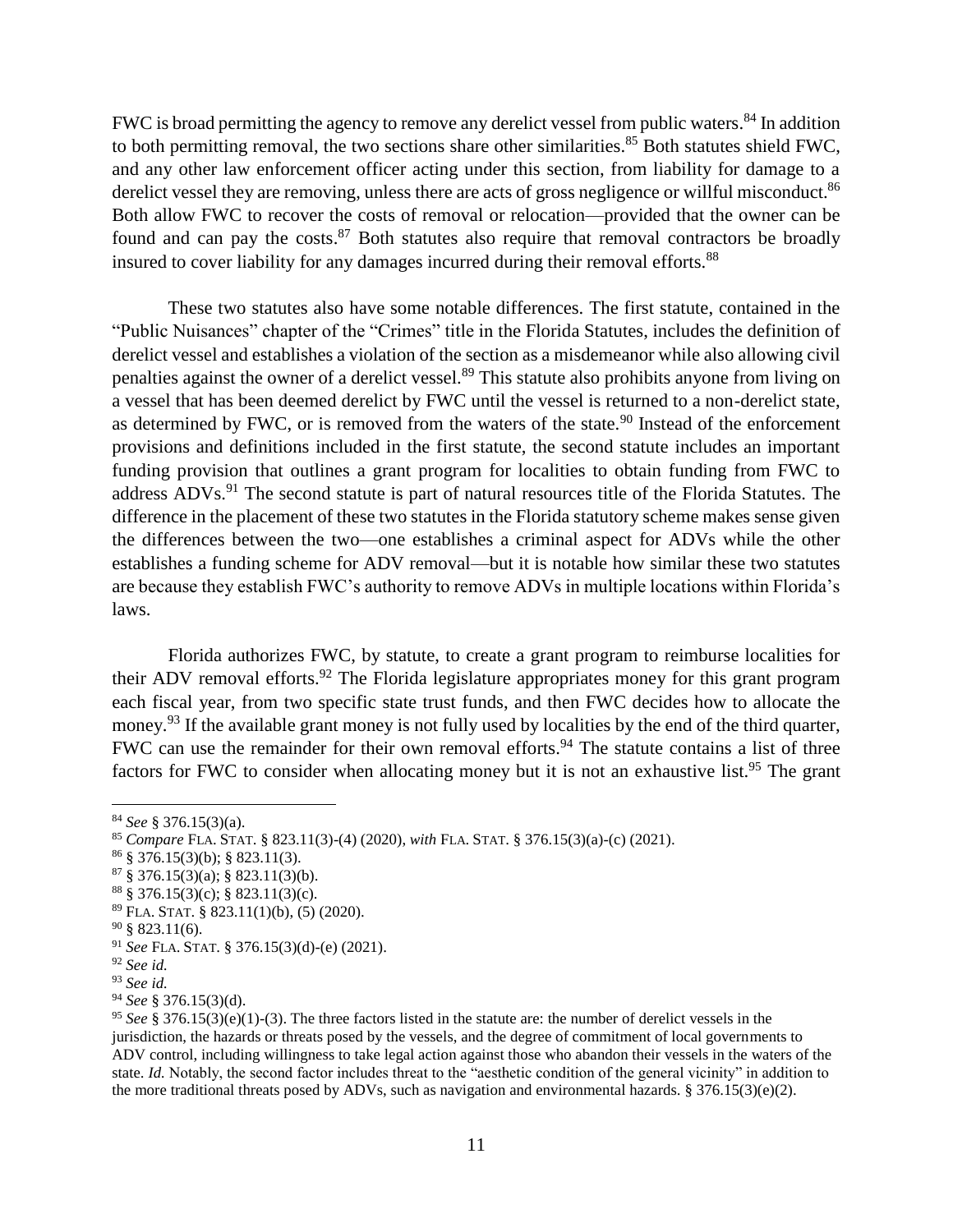program fully reimburses localities for their removal efforts. <sup>96</sup> In the 2018-2019 fiscal year, the total funding available for ADV removal was \$1 million.<sup>97</sup> The grant program is exclusively for government bodies, specifically state and local governments.<sup>98</sup> A significant portion of the FWC budget, including its funding for derelict vessel removal, comes from taxes on fuel sales in the state, including a specific tax on marine fuel sold at marinas.<sup>99</sup>

A notable aspect of Florida's approach to ADVs is that Florida requires law enforcement involvement when a private party is seeking title to an ADV.<sup>100</sup> For a private party to obtain title to an ADV, they must first inform law enforcement of the ADV, under Florida's found property laws, before they can begin the process of seeking title to the vessel.<sup>101</sup> This requirement to go through law enforcement could dissuade some people from trying to claim a vessel that is not truly abandoned. Accordingly, having a similar requirement would be an attractive addition to the Virginia ADV program as it could alleviate concerns some have that marina owners or other private parties might try to take advantage of the system to claim ADVs that are not truly abandoned by their owners.

## <span id="page-11-0"></span>**B. North Carolina**

North Carolina defines an abandoned vessel as one "that has been relinquished, left, or given up by the lawful owner without the intention to later resume any right or interest in the vessel."<sup>102</sup> The North Carolina Supreme Court, has ruled that an owner of a sunken or derelict vessel can abandon it so effectively as to relinquish any ownership over the vessel or its contents.<sup>103</sup> The case at bar regarded long-sunken vessels and the effort to salvage them, including a Spanish galleon that had sunk in North Carolina waters in the early eighteenth century.<sup>104</sup> The court found that the vessels were abandoned but also ruled that the wrecks, sitting on the seabed in North Carolina waters, were property of the state.<sup>105</sup> While most of the ADVs in North Carolina are not treasure hunting related, the ruling is still relevant to the question of whether a vessel has been abandoned. North Carolina's ADVs on state bottomlands are the property and responsibility of the state if the owners cannot be found.

<sup>96</sup> *2021/2022 Derelict Vessel Removal Grant Program*, FLA. FISH AND WILDLIFE CONSERVATION COMM'N, <https://myfwc.com/boating/grants-programs/derelict-vessel/> (last visited Mar. 3, 2022).

<sup>97</sup> *Id.* <sup>98</sup> *Id.* 

<sup>99</sup> *See* FLA. STAT. § 206.606(1)(d) (2021).

<sup>100</sup> *See Derelict, Abandoned & At Risk Vessels*, FLA. FISH AND WILDLIFE CONSERVATION COMM'N, <https://myfwc.com/boating/waterway/derelict-vessels/> (last visited Mar. 3, 2021); FLA. STAT. § 705.102 (2019).

<sup>101</sup> *Derelict, Abandoned & at Risk Vessels, supra* note [100.](#page-11-0)

<sup>102</sup> N.C. GEN. STAT. § 75A-2(1) (2006).

<sup>103</sup> *See* State *ex rel.* Bruton v. Flying "W" Enterprises, 160 S.E.2d 482, 488 (N.C. 1968).

<sup>104</sup> *See id.* at 483.

<sup>105</sup> *See id.* at 494.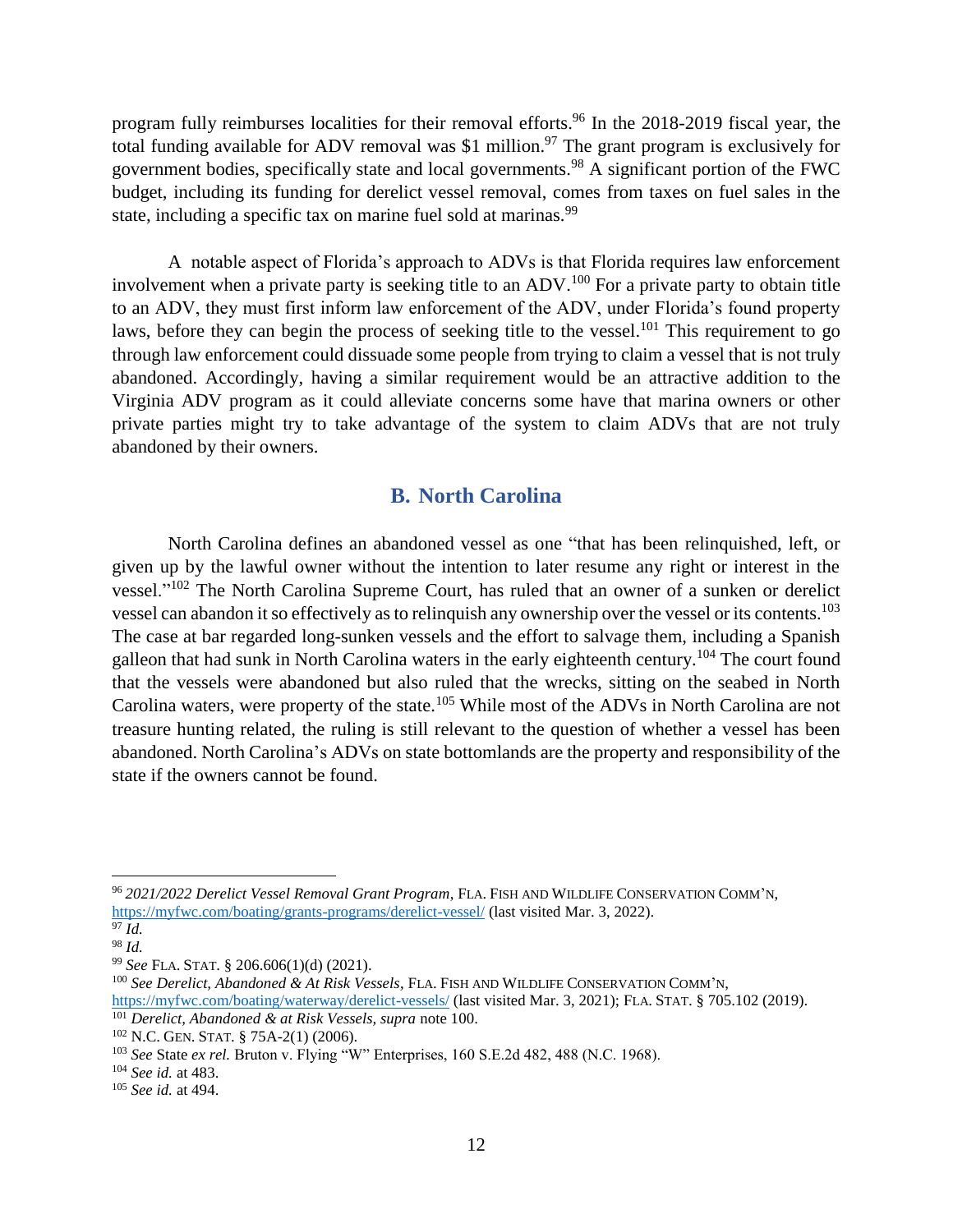The North Carolina Wildlife Resources Commission (WRC) is the agency primarily responsible for the identification and removal of ADVs in the state.<sup>106</sup> This agency, in conjunction with the Department of Environment and Natural Resources (DENR) and the U.S. Army Corp of Engineers, has the authority to remove "any wrecked, sunken or abandoned vessel or unauthorized obstructions and encroachments in public harbors, channels, waterways, and tidewaters of the State."<sup>107</sup> When WRC hires a contractor to remove an ADV from state waters, the agency retains full title to the vessel, shielding the contractor from the potential liability for the storage and disposal of the ADV.<sup>108</sup> WRC does not have a formal prioritization system for ADVs that require removal, but will defer to DENR to determine environmental hazards and remove those vessels with higher priority.<sup>109</sup> Under North Carolina law, ADVs are also subject to the litter laws of the state, which are enforced by DENR.<sup>110</sup>

North Carolina improved its ADV program after major storms, such as Hurricane Florence, made ADVs a bigger priority in the state. In 2019 the North Carolina General Assembly committed \$1 million to ADV removal and identification efforts.<sup>111</sup> The North Carolina General Assembly directed the North Carolina WRC to recommend legislation and funding requirements to address the issue of ADVs more effectively.<sup>112</sup> The agency recommended legislative changes in a report, including broader and clearer grant of authority to WRC to address ADVs, more coordination and support for local government efforts, and stricter requirements for notification to WRC of ownership changes of vessels.<sup>113</sup> North Carolina's WRC also recommended a grant program to support local efforts and allowing WRC to recover costs of removal from owners as key funding aspects of their recommended approach.<sup>114</sup> Finally, the report also recommended a vessel turn-in program as a preventative measure.<sup>115</sup> North Carolina's recommendations are a good example of options other states are considering to improve their ADV programs. Likewise, these recommendations can provide a framework to help Virginia improve its ADV program.

<sup>106</sup> *See* NOAA MARINE DEBRIS PROGRAM, STATE OF NORTH CAROLINA ABANDONED AND DERELICT VESSEL LEGISLATIVE AND ADMINISTRATIVE REVIEW 2 (2015), [https://marinedebris.noaa.gov/sites/default/files/ADV-](https://marinedebris.noaa.gov/sites/default/files/ADV-Docs/NORTH_CAROLINA_ADV_Legal_Review_2015_NOAA_MDP.pdf)[Docs/NORTH\\_CAROLINA\\_ADV\\_Legal\\_Review\\_2015\\_NOAA\\_MDP.pdf.](https://marinedebris.noaa.gov/sites/default/files/ADV-Docs/NORTH_CAROLINA_ADV_Legal_Review_2015_NOAA_MDP.pdf)

<sup>107</sup>N.C. GEN. STAT. § 143-355(b)(5) (2017).

<sup>108</sup> Clean Virginia Waterways of Longwood University, *Laws & Policies Subcommittee of the VA Abandoned & Derelict Vessels Work* Group, YouTube (Feb. 10, 2021),<https://www.youtube.com/watch?v=lVOuJ5y0oeE> (presentation by Major Ben Meyer of the North Carolina Wildlife Service to the Virginia Abandoned & Derelict Vessels Work Group, Law and Policy Subcommittee). <sup>109</sup> *Id.*

<sup>110</sup> *Id. See also* N.C. GEN. STAT. § 76-40(a) (2015) (North Carolina littering law concerning vehicles, equipment, or waste left in navigable waters of the State).

<sup>111</sup> *Abandoned Vessel Removal to Begin in March,* N.C. COASTAL FED'N (March 15, 2021), [https://www.nccoast.org/2021/03/abandoned-vessel-removal-to-begin-in-march/.](https://www.nccoast.org/2021/03/abandoned-vessel-removal-to-begin-in-march/)

<sup>&</sup>lt;sup>112</sup> N.C. WILDLIFE RES. COMM'N, FINAL REPORT TO THE NORTH CAROLINA GENERAL ASSEMBLY DERELICT AND ABANDONED VESSELS 1 (2019), [http://www.longwood.edu/cleanva/images/ADV%20North-Carolina-General-](http://www.longwood.edu/cleanva/images/ADV%20North-Carolina-General-Assembly-Report.pdf)[Assembly-Report.pdf.](http://www.longwood.edu/cleanva/images/ADV%20North-Carolina-General-Assembly-Report.pdf)

 $\frac{113}{113}$  *Id.* at 6.

<sup>114</sup> *Id.* at 6-7.

<sup>115</sup> *Id.* at 7.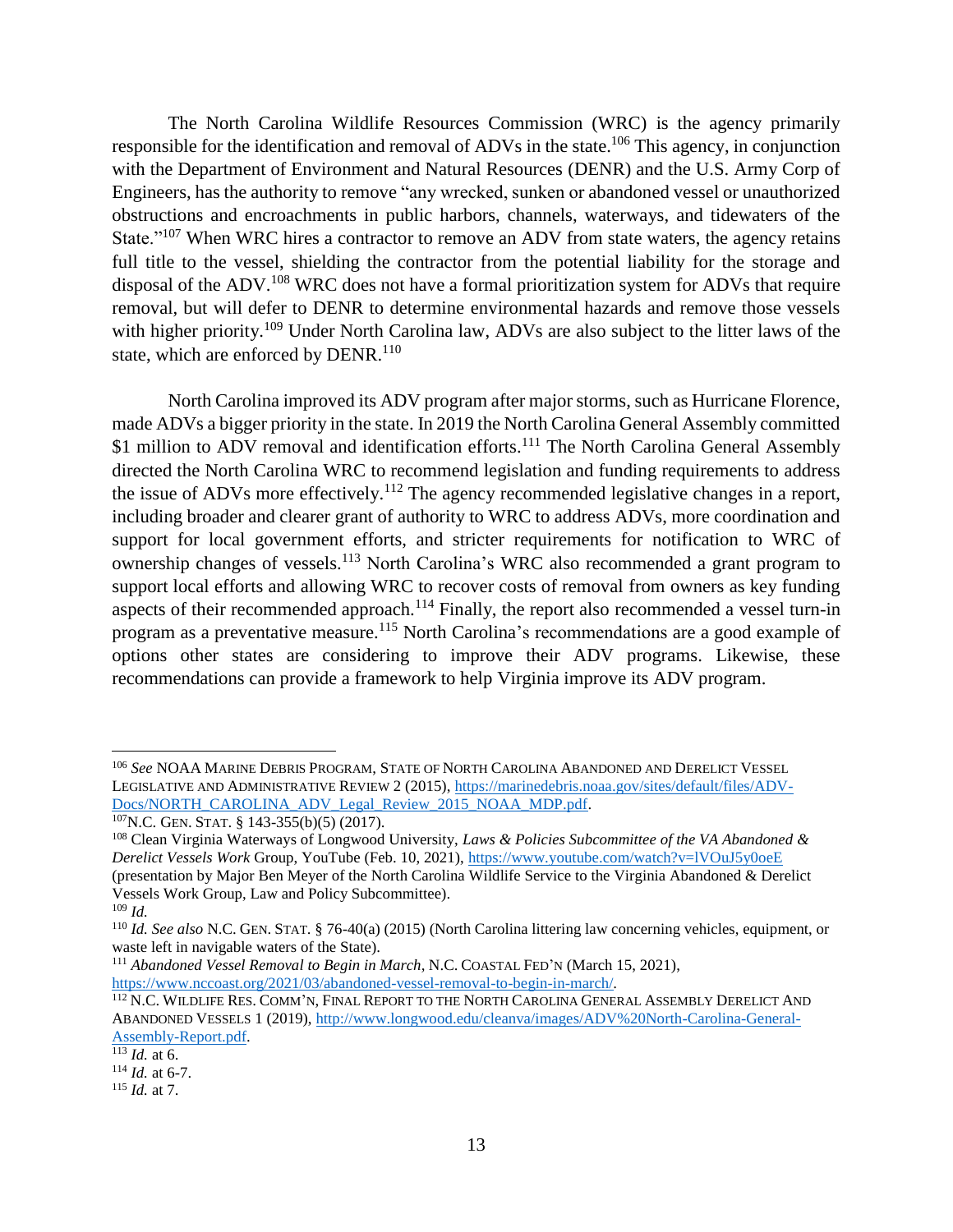# <span id="page-13-0"></span>**C. Maryland**

Maryland's ADV program, known as the "Maryland Abandoned Boat and Debris Program," has several attractive features. One notable feature is Maryland's excise tax used to fund its ADV program.<sup>116</sup> Maryland charges a five percent excise tax on all boats purchased in the state, including sales of both new and used vessels.<sup>117</sup> The revenue from this tax directly funds the Maryland ADV program, including grants to localities.<sup>118</sup> The excise tax provides the Maryland Department of Natural Resource (DNR), the lead agency for ADV issues in the state, a significant amount of money, millions of dollars annually, for their Waterway Improvement Fund.<sup>119</sup> While most of this funding is allocated to dredging projects instead of ADV removal, the state has dedicated hundreds of thousands of dollars annually to address its derelict vessels.<sup>120</sup> On average, about fifty vessels are removed annually at a cost of \$2,500-6,500 per vessel. Maryland has committed as much as \$500,000 in a single year for ADV removal, all funded by the excise tax.<sup>121</sup> Maryland's ADV program also includes a grant program that can be used by localities to remove and dispose of ADVs in their respective jurisdictions.<sup>122</sup> DNR's grant program is used sparingly, with only a few grants being issued each year to deal with particularly problematic areas, while the majority of responsibility for ADV removal remains with DNR.<sup>123</sup>

The Maryland DNR has broad authority to remove ADVs or delegate authority to localities to remove them.<sup>124</sup> This grant of authority shields DNR or the localities from liability from damage to the vessel in removal efforts.<sup>125</sup> DNR has the authority to proactively remove a vessel from the water that is in extreme disrepair or poses a hazard to navigation, health, or the environment, without prior notice to the owner.<sup>126</sup> However, DNR still must send notice to the owner, if

l

<sup>116</sup> Excise taxes are taxes that are imposed on specific goods or services. *Excise Tax,* IRS,

<https://www.irs.gov/businesses/small-businesses-self-employed/excise-tax> (Oct. 15, 2021).

<sup>117</sup> *Maryland Abandoned Boat and Debris Program*, MD. DEP'T OF NAT. RES.,

<https://dnr.maryland.gov/Boating/Pages/abandonedboats.aspx> (last visited Mar. 3, 2022). <sup>118</sup> *Id.*

<sup>119</sup> *See* UNIV. OF MD. ENV'T FIN. CTR., VESSEL EXCISE TAX AND IMPACTS THROUGH THE WATERWAYS IMPROVEMENT FUND 3 (2017).

<sup>&</sup>lt;sup>120</sup> CHRISTINE LORD BORING & IAN J. ZELO, NAT'L OCEANIC & ATMOSPHERIC ADMIN., REVIEW OF STATE ABANDONED AND DERELICT VESSEL PROGRAMS 4 (2006)

[https://www.ncei.noaa.gov/data/oceans/coris/library/NOAA/CRCP/project/1022/review\\_state\\_abandon\\_derelict\\_ves](https://www.ncei.noaa.gov/data/oceans/coris/library/NOAA/CRCP/project/1022/review_state_abandon_derelict_vessel_program.pdf) [sel\\_program.pdf;](https://www.ncei.noaa.gov/data/oceans/coris/library/NOAA/CRCP/project/1022/review_state_abandon_derelict_vessel_program.pdf) Mary Gail Hare, *Abandoned Boats Litter Md. Waterways, with Few Resources to Remove Them*, THE BALTIMORE SUN, July 17, 2010, [https://www.baltimoresun.com/news/bs-xpm-2010-07-17-bs-md-co-derelict](https://www.baltimoresun.com/news/bs-xpm-2010-07-17-bs-md-co-derelict-boats-hazard-20100716-story.html)[boats-hazard-20100716-story.html.](https://www.baltimoresun.com/news/bs-xpm-2010-07-17-bs-md-co-derelict-boats-hazard-20100716-story.html)

<sup>&</sup>lt;sup>121</sup> NOAA MARINE DEBRIS PROGRAM, STATE OF MARYLAND ABANDONED AND DERELICT VESSEL LEGISLATIVE AND ADMINISTRATIVE REVIEW 4 (2015).

<sup>122</sup> *Maryland Abandoned Boat and Debris Program*, MD. DEP'T OF NAT. RES.,

<https://dnr.maryland.gov/Boating/Pages/abandonedboats.aspx> (last visited Mar. 3, 2022).

<sup>&</sup>lt;sup>123</sup> E-mail from Matt Negley, Derelict Boats & Debris Coordinator, Md. Dep't of Nat. Res. to author (Apr. 9, 2021, 11:12 EST) (on file with author).

<sup>124</sup> *See* MD. CODE ANN., NAT. RES. § 8-721 (2020).

<sup>&</sup>lt;sup>125</sup> MD. CODE ANN., NAT. RES. § 8-721(b)(3) (2020). According to state agency staff, Maryland's liability shield seems to be effective. E-mail from Matt Negley, *supra* note [123.](#page-13-0)

<sup>126</sup> MD. CODE ANN., NAT. RES. § 8-721(g) (2020).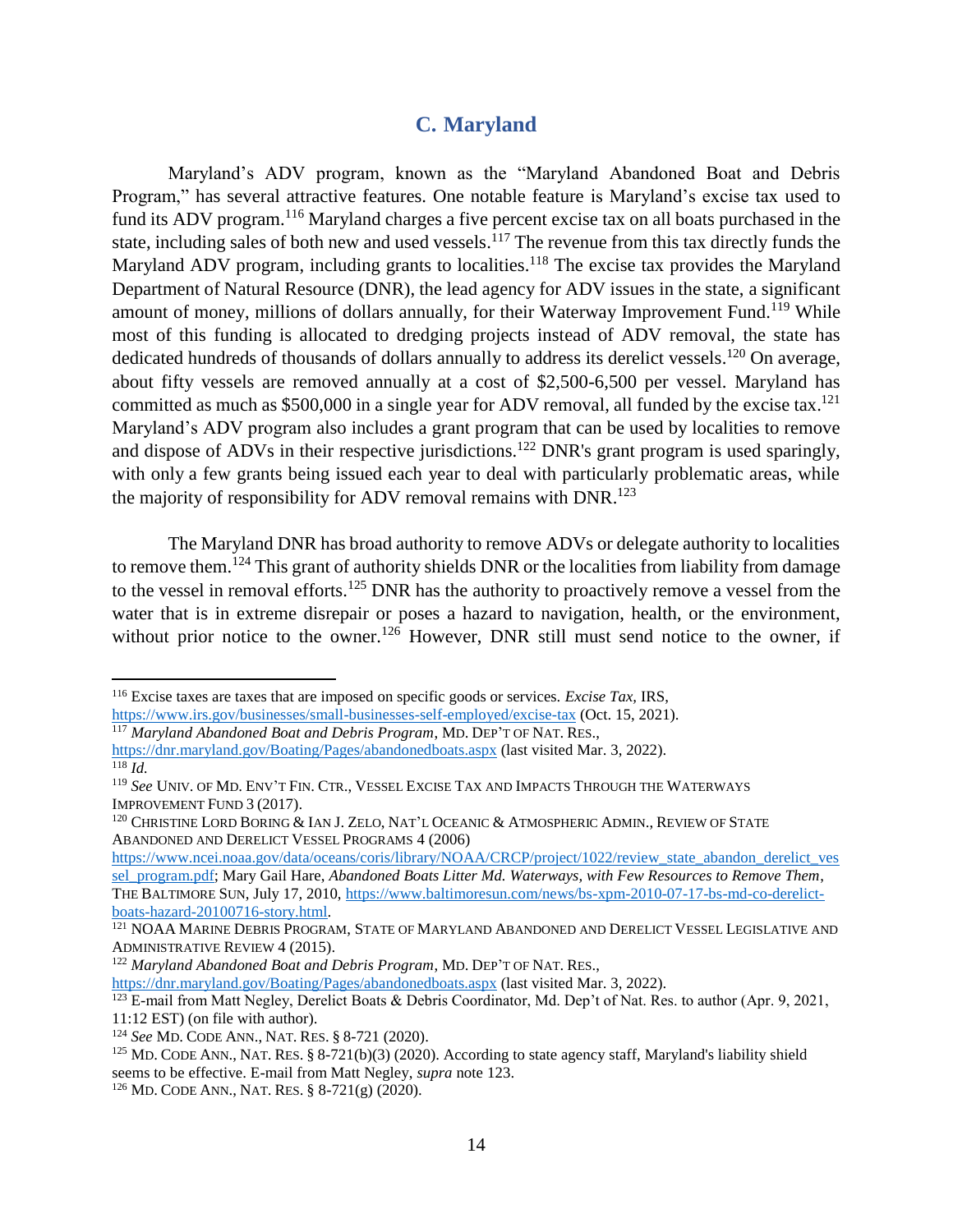locatable, within fifteen days of removing the vessel or post notice in a publication of general circulation.<sup>127</sup> Costs of removal can be assessed to the owner if they claim the vessel.<sup>128</sup> If the vessel remains unclaimed three weeks after notice or publication, DNR can sell the vessel at auction.<sup>129</sup>

Maryland also authorizes a marina to take preemptive action on vessels left at the marinas. If a vessel is left for more than forty-eight hours at a marina without authorization, and after a reasonable attempt to contact the owner, the marina can remove it from the water or move it elsewhere within thirty miles of the marina.<sup>130</sup> The marina owners must post clear notice of where the vessel has been moved to, why it was moved, and how it can be reclaimed.<sup>131</sup> A marina owner who wishes to obtain ownership of the vessel must go through the full process for obtaining title to an abandoned vessel, including posting notice in a paper of general circulation and additional attempts to find and contact the owner of the vessel.<sup>132</sup> Marina owners do not often utilize the authority to temporarily remove vessels from their property because the process is complicated and time consuming.<sup>133</sup> Regardless, it is an example of a law that provides a pathway for marina owners to proactively deal with vessels at risk of becoming derelict.

## **D. California**

California collects funds for its ADV program specifically from recreational vessels.<sup>134</sup> State agencies, and local governments through delegation from state agencies, have authority to remove commercial ADVs but do not have sufficient funding to do so.<sup>135</sup> The focus on recreational vessels is primarily due to how California funds its ADV removal efforts.<sup>136</sup> California primarily raises the money for ADV removal efforts through the combination of a surcharge on marine fuel sales and recreational vessel registrations.<sup>137</sup> Commercial vessels that incidentally buy fuel subject to the fuel surcharge, such as smaller vessels that can buy fuel at a recreation fuel dock, are eligible to have the surcharges refunded at the end of each year by retaining their fuel receipts and submitting them to the California State Parks Division of Boating and Waterways.<sup>138</sup> The focus on recreational ADVs has resulted in a backlog of identified commercial ADVs that need to be removed.<sup>139</sup> California typically raises approximately two million dollars per year through fuel

<sup>127</sup> MD. CODE ANN., NAT. RES. § 8-721(c)(2)(ii), (e) (2020).

<sup>128</sup> MD. CODE ANN., NAT. RES. § 8-721(d)(4) (2020).

<sup>129</sup> MD. CODE ANN., NAT. RES. § 8-721(f) (2020).

<sup>130</sup> MD. CODE ANN., NAT. RES. § 8-721.1(a)-(b), (d) (1995).

<sup>131</sup> MD. CODE ANN., NAT. RES. § 8-721.1(a) (1995).

<sup>132</sup> *See* MD. CODE ANN., NAT. RES. § 8-722 (2002).

<sup>133</sup> E-mail from Matt Negley, *supra* note [123.](#page-13-0)

<sup>134</sup> *See* PAC. STATES/BRIT. COLUMBIA OIL SPILL TASK FORCE, *supra* note [6,](#page-2-0) at 4; CAL. REV. & TAX CODE § 8352.4(a) (2017).

<sup>135</sup> *See* PAC. STATES/BRIT. COLUMBIA OIL SPILL TASK FORCE, *supra* note [6,](#page-2-0) at 6.

<sup>136</sup> *See id.*

<sup>137</sup> *Id.*

<sup>138</sup> *Id.* at 4

<sup>139</sup> See *id.* at 6*.*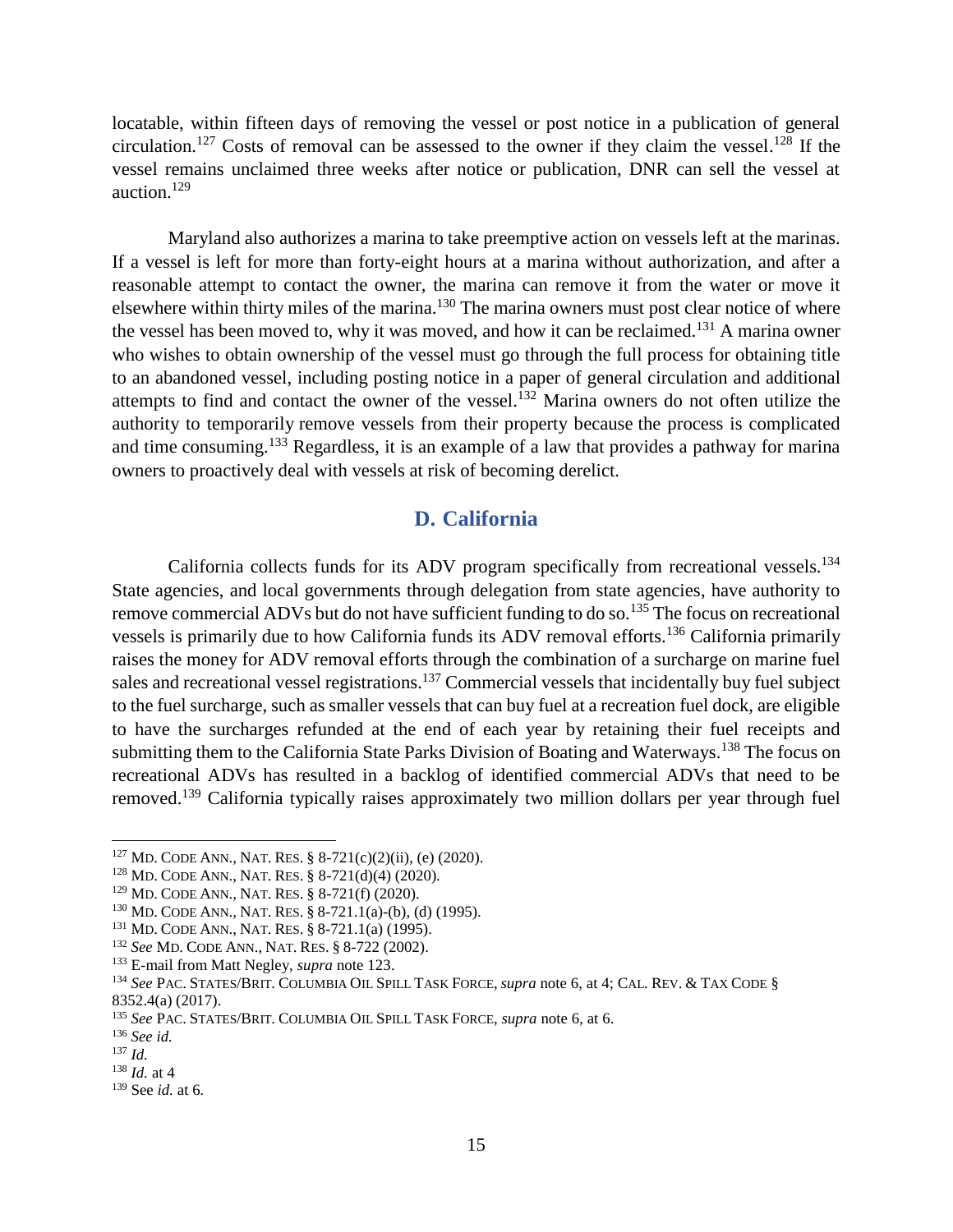surcharges, but this amount is only about half as much as is estimated to be needed to address recreational ADVs in the state.<sup>140</sup> The funding required to address the backlog of commercial ADVs is estimated to be tens of millions of dollars.<sup>141</sup>

California also has a Vessel Turn in Program (VTIP) and a grant program for locality removal efforts through the Abandoned Watercraft Abatement Fund (AWAF).<sup>142</sup> These programs have been combined into one grant application, called the Surrendered and Abandoned Vessel Exchange (SAVE), to simplify the process for localities.<sup>143</sup> Grant money from the SAVE program can be used to reimburse localities for expenses relating to the "abatement, removal, storage, and disposal of abandoned vessels" and "removal, storage, towing, hazmat removal, demolition and disposal" of vessels in the turn in program.<sup>144</sup> To be eligible for VTIP, a vessel owner must have clear title that is free and clear of loans or liens.<sup>145</sup> The AWAF program is only available for recreational vessels.<sup>146</sup> California administers the SAVE program through its State Parks Division of Boating and Waterways, but the majority of the actual removal and disposal efforts are done by localities who are then reimbursed through the SAVE program.<sup>147</sup> Localities can take the lead on removing ADVs can reduce the burden on the state agencies, which can be spread thin over a state such as California with a long coastline. Virginia also has a long coastline, thus a program that could reduce the burden on the state would be a good fit.

<span id="page-15-0"></span>The SAVE program has become quite popular, and California now has more vessels surrendered to turn in programs than abandoned vessels.<sup>148</sup> A primary reason for the rise in popularity and utilization of the SAVE program is the outreach by localities, particularly to marina owners who can identify at-risk vessels and spread the word about vessel turn in directly to vessel owners.<sup>149</sup> The increasing utilization of the turn in programs has saved the state significant amounts of money by eliminating the cost required to remove vessels from the water as well as the resources it takes to locate vessel owners. <sup>150</sup> These savings will likely continue and possibly increase in the future with even more participation in turn-in programs. Continued outreach and prevention is a priority for California, so the state can avoid removing ADVs from the water with salvage costs on the rise.<sup>151</sup> The potential savings that a vessel turn-in program can provide to a state make it an extremely attractive option as a preventative measure, and one that Virginia should consider.

<sup>140</sup> *Id.* 

<sup>141</sup> *Id.*

<sup>142</sup> *Surrendered and Abandoned Vessel Exchange (SAVE)*, CAL. STATE PARKS DIV. OF BOATING AND WATERWAYS, [http://dbw.parks.ca.gov/?page\\_id=28816](http://dbw.parks.ca.gov/?page_id=28816) (last visited Mar. 3, 2021).

<sup>143</sup> *Id.*

<sup>&</sup>lt;sup>144</sup> *Id.* (select the sub-link "What Is the SAVE Grant?").

<sup>&</sup>lt;sup>145</sup> *Id.* (select the sub-link "How to Surrender My Vessel?").

<sup>&</sup>lt;sup>146</sup> *Id.* (select the sub-link "What Is the SAVE Grant?").

<sup>147</sup> *See id.*

<sup>&</sup>lt;sup>148</sup> E-mail from Ron Kent, Surrendered and Abandoned Vessel Exch., Cal. State Parks Div. of Boating and Waterways to author (Apr. 9, 2021, 15:59 EST) (on file with author).

<sup>149</sup> *Id.*

<sup>150</sup> *Id.*

<sup>151</sup> *Id.*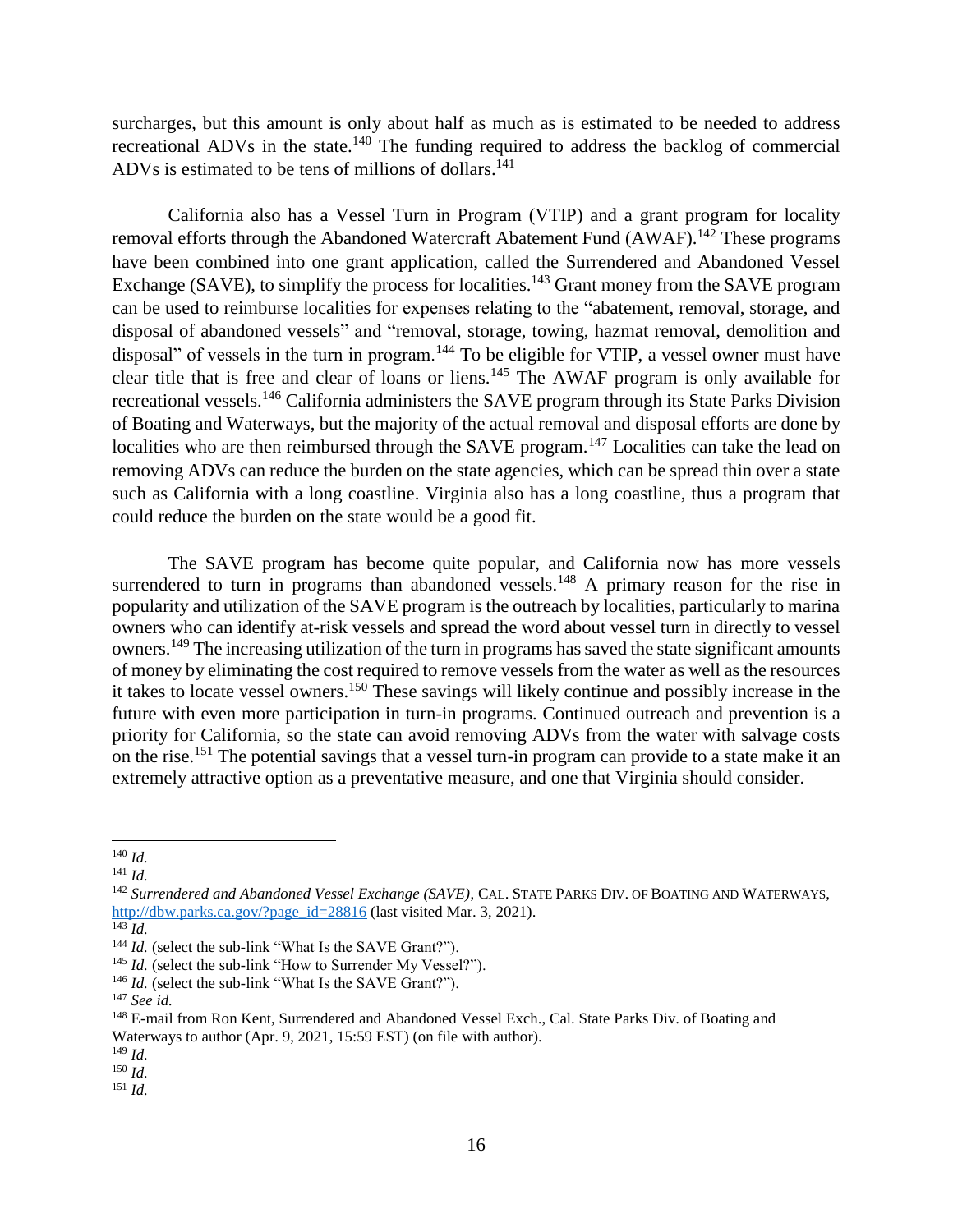#### **E. Washington**

Washington's Derelict Vessel Removal Program, administered by the Washington State Department of Natural Resources (DNR), has helped the state combat ADVs in its waters.<sup>152</sup> Since the program was instituted in 2002, more than 900 ADVs have been removed in Washington.<sup>153</sup> While the ADV program is primarily run by DNR, authority to remove ADVs is given to a variety of different state agencies, local governments, and port districts.<sup>154</sup> Before DNR, or other authorized public entity, can remove a vessel, they must take custody of the vessel.<sup>155</sup> To take custody of a vessel, DNR must mail a notice of its intent to obtain custody at least twenty days prior to taking custody to the last known address of the previous registered owner and to any lien holders or secured interests on record.<sup>156</sup> The notice must also be posted on the vessel for at least thirty days and be published at least once in a newspaper of general circulation within the county in which the vessel is located.<sup>157</sup> The notice of intent must also be posted online on the Department of Natural Resources webpage.<sup>158</sup> When undergoing removal efforts, DNR, or other authorized public entity, and any contractors hired to assist in the removal effort, are shielded from civil liability for damages resulting from removal efforts, except for actions constituting gross negligence or willful misconduct.<sup>159</sup> In addition to its ADV removal efforts, DNR has a vessel turn-in program, limited to vessels less than forty-five feet long, that aims to reduce costs of removal and disposal of ADVs by dealing with them proactively.<sup>160</sup> The vessel turn-in program started with a  $$200,000$  funding cap, which has been since removed.<sup>161</sup>

Washington also has specific process requirements when transferring a boat to a new owner. For instance, if the purchaser of a vessel does not register it, then the previous owner of the vessel is held responsible if the vessel becomes abandoned or derelict. <sup>162</sup> Washington also urges all boat sellers to keep receipts, and all documents showing the sale of the boat.<sup>163</sup>

Washington's legislature directed its DNR to create informal guidelines for how to prioritize ADV removal efforts.<sup>164</sup> DNR keeps an inventory list of identified ADVs in the state

l

<sup>152</sup> *See Recovering Derelict Vessels*, WASH. STATE DEP'T OF NAT. RES.[, https://www.dnr.wa.gov/derelict-vessels](https://www.dnr.wa.gov/derelict-vessels)  (last visited Mar. 3, 2022).

<sup>153</sup> *Id.*

<sup>154</sup> *See id.*

<sup>155</sup> WASH. REV. CODE § 79.100.040(1) (2013).

 $156 \text{ }$  \$79.100.040(1)(a).

 $157 \tS 79.100.040(1)(b).$ 

<sup>158</sup> § 79.100.040(1)(c). *See also Notices of Intent*, WASH. STATE DEP'T OF NAT. RES.,

<https://www.dnr.wa.gov/programs-and-services/aquatics/derelict-vessels/notices-intent> (last visited Mar. 3, 2022). <sup>159</sup> WASH. REV. CODE § 79.100.030(3) (2021).

<sup>160</sup> *Vessel Turn-In Program*, WASH. STATE DEP'T OF NAT. RES., [https://www.dnr.wa.gov/programs-and](https://www.dnr.wa.gov/programs-and-services/aquatics/derelict-vessels/vessel-turn-program)[services/aquatics/derelict-vessels/vessel-turn-program](https://www.dnr.wa.gov/programs-and-services/aquatics/derelict-vessels/vessel-turn-program) (last visited Mar. 3, 2021).

 $\overline{^{161}Id}$ .

<sup>162</sup> WASH. REV. CODE ANN. § 79.100.150 (2020).

<sup>163</sup> *See Recovering Derelict Vessels*, WASH. STATE DEP'T OF NAT. RES.[, https://www.dnr.wa.gov/programs-and](https://www.dnr.wa.gov/programs-and-services/aquatics/derelict-vessels/vessel-turn-program)[services/aquatics/derelict-vessels/vessel-turn-program](https://www.dnr.wa.gov/programs-and-services/aquatics/derelict-vessels/vessel-turn-program) (last visited Mar. 3, 2022).

<sup>164</sup> WASH. REV. CODE § 79.100.100(2) (2014).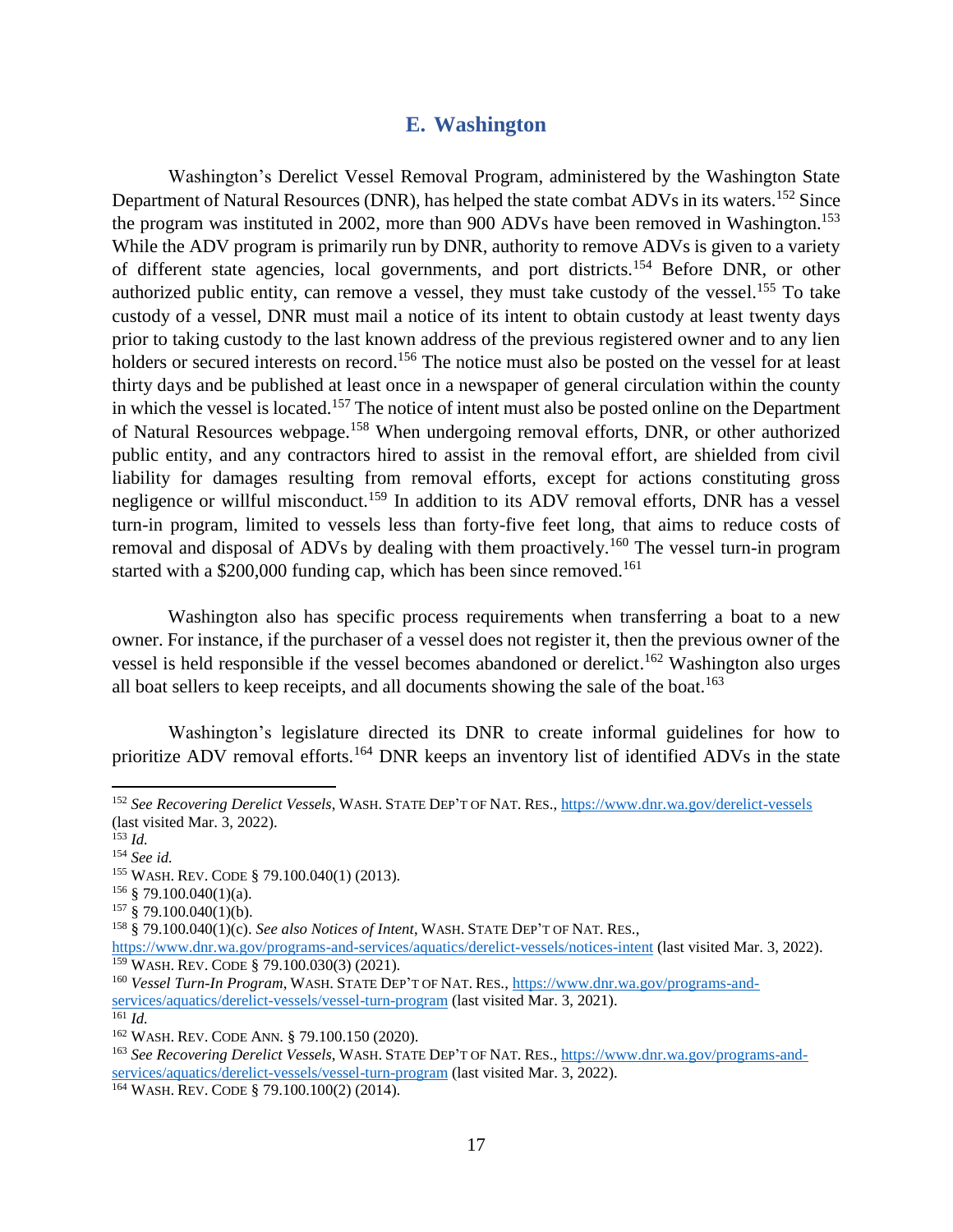<span id="page-17-0"></span>and categorizes them into five priority levels.<sup>165</sup> The highest priority is for emergencies, such as vessels that are in danger of sinking, blocking a navigation channel or leaking fuel or hazardous substances.<sup>166</sup> Priority level two is for vessels that pose an existing or probable future but nonimmediate threat to safety or the environment.<sup>167</sup> The third priority level is for vessels that pose a threat to natural habitats that are not covered by the first two levels.<sup>168</sup> The fourth level is for minor navigation or economic impacts such as impacts to private property, and, level five is a general catchall category for vessels that do not fit in the other four categories.<sup>169</sup> These priority levels can guide reimbursement decisions by DNR for local removal efforts, with higher priority levels being more likely to be reimbursed. Establishing a prioritization scheme can help ensure that resources are used efficiently and that the ADVs that pose the largest threats to navigation or the environment are dealt with promptly.

Washington's Derelict Vessel Removal Program is funded by two accounts within the state's treasury.<sup>170</sup> The Derelict Vessel Removal Account, the main source of funding, is funded through recreational vessel registration fees and commercial vessel fees.<sup>171</sup> The Aquatic Lands Enhancement Account is funded by revenue from state-owned aquatic leases.<sup>172</sup> In the 2019-2021 biennium, the total budget for the program was \$2.5 million.<sup>173</sup> Washington also imposes a derelict vessel removal fee on all persons required "to list any ship or vessel with the department of revenue for state property tax purposes" under Washington property tax law.<sup>174</sup> The derelict vessel removal fee is one dollar per vessel foot, measured by extreme length of the vessel and rounded up to the nearest whole foot.<sup>175</sup> This fee is due annually and charged on the vessel owner's annual personal property tax statement, which is then deposited directly into the Derelict Vessel Removal Account.<sup>176</sup> Charging a scaled fee, instead of flat fee, to fund ADV removal is perhaps a fairer approach because larger ADVs tend to be more expensive to remove, therefore charging a larger vessel more for an ADV fee could be fairer approach than a flat fee.

# **V. RECOMMENDATIONS**

Based on the foregoing examples, Virginia could adopt certain policies that would improve its ADV program. The policies discussed below are some of the most preferable options to increase funding, provide guidance for dealing with existing ADVs, and prevent more vessels from

<https://www.dnr.wa.gov/programs-and-services/aquatics/derelict-vessels/derelict-vessel-inventory-and-funding> (last visited Mar. 3, 2022).

<sup>165</sup> *See Derelict Vessel Inventory and Funding*, WASH. STATE DEP'T OF NAT. RES.,

<sup>166</sup> *Id.*

<sup>167</sup> *Id.*

<sup>168</sup> *Id.*

<sup>169</sup> *Id.*

<sup>170</sup> *See id.*

<sup>171</sup> *See id.*

<sup>172</sup> *See id.*

<sup>173</sup> *See id.*

<sup>174</sup> *See* WASH. REV. CODE § 79.100.180 (2014) (citing WASH. REV. CODE § 84.40.065 (1993)).

 $175 \text{ }$  \$79.100.180(1)(c).

 $176 \text{ }$  \$ 79.100.180(2), (5).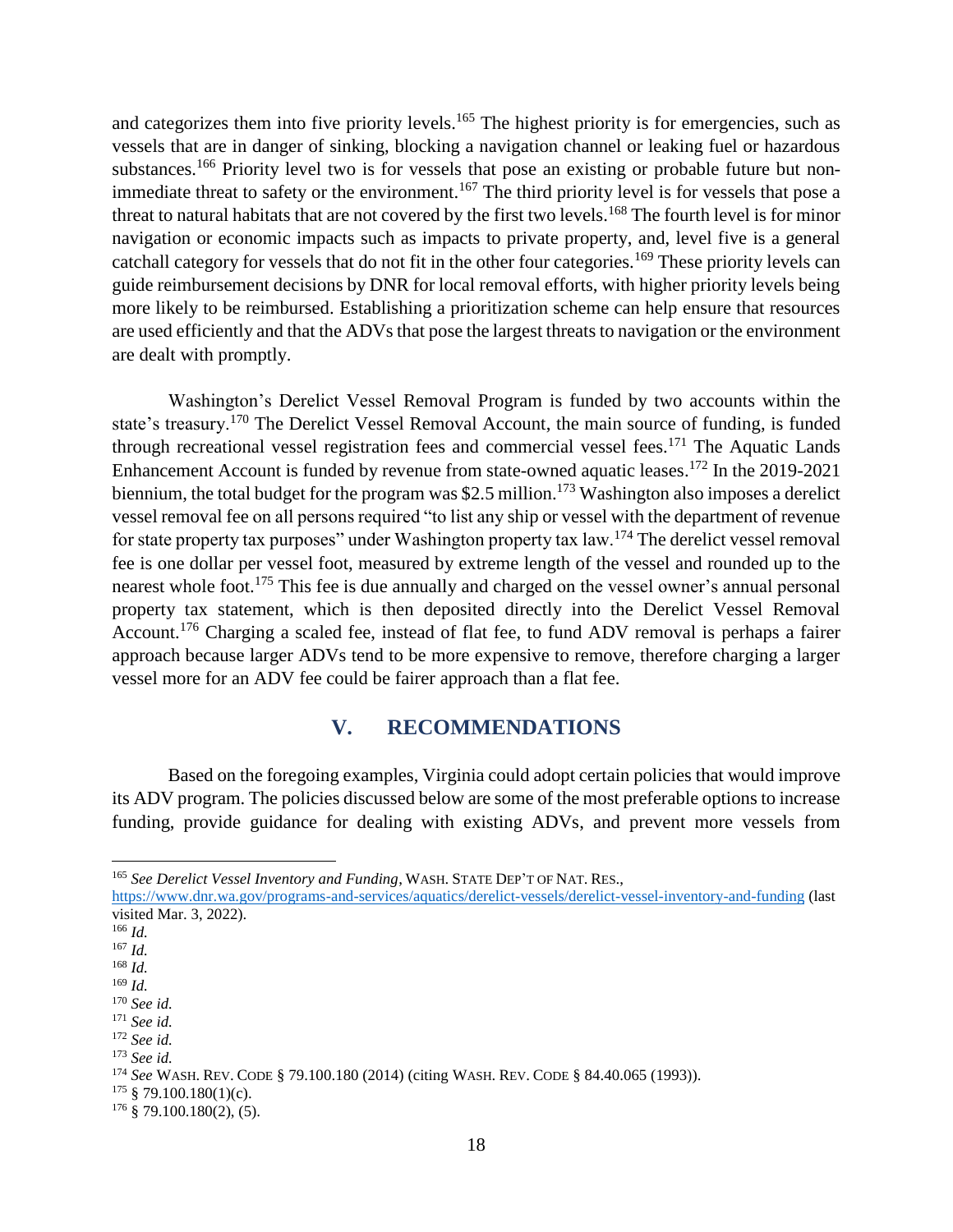becoming ADVs in the future. As discussed in the introduction section of this paper, only recreational vessels are considered in the scope of this research. Therefore, the recommendations below only address recreational ADVs in the Commonwealth, and not commercial.

# **A. Funding**

The most pressing issue regarding addressing Virginia's backlog of existing ADVs is securing funding. There are a range of funding possibilities, from taxes to increased boater registration fees. Below are three potential funding options and a recommendation that a new fund be created specifically for ADV control.

#### **1. Impose a Fee on Recreational Vessels**

Imposing a fee to fund ADV removal and other costs associated with the program is one option. Virginia could charge all recreational vessel owners a fee to fund its ADV program, similar to Washington's annual derelict vessel removal fee.<sup>177</sup> Washington's Derelict Vessel Removal Fee is a scaled fee, set at a certain dollar cost per foot of total vessel length.<sup>178</sup> This scaled fee may be fairer than a flat fee because it requires larger vessels, which will likely be more expensive to remove if they become ADVs, to pay more than smaller vessels. Virginia could choose to follow Washington's lead and impose this fee proportionate to the length of a vessel or based on another metric. If an ADV program fee were collected at the same time as vessel registration fees, DWR would be responsible for collecting the fees, but the money should fund an account that could be accessed by VMRC, or other authorized agencies, who would actually be coordinating removal efforts, provided these agencies are specifically funded to do so.

## **2. Create a New ADV Fund Account**

Currently, funding for ADV removal in Virginia could come from the Marine Habitat and Waterways Improvement Fund (WIF), which is appropriated from the General Assembly to VMRC. However, none of these funds have recently been allocated to address ADVs, because the money in that account can be used for anything related to the "purposes of improving marine habitat and waterways, including the removal of obstructions or hazardous property from state waters."<sup>179</sup> Because there are other urgent matters that are funded by the WIF, an appropriation of \$250,000 per year is likely not sufficient to address ADVs as well. Therefore, to ensure that the funding raised for the ADV program is actually used for the ADV program, and not for a different project that would qualify for funds from the WIF, a new account should be created specifically for the ADV program, or the General Assembly should appropriate additional funding to the WIF and clearly specify that the VMRC may or must use a pre-approved portion of the funds for ADV

<sup>177</sup> WASH. REV. CODE § 79.100.180 (2014).

<sup>&</sup>lt;sup>178</sup> § 79.100.180(c) ("The annual derelict vessel removal fee is equal to one dollar per vessel foot measured by extreme length of the vessel, rounded up to the nearest whole foot.").

<sup>179</sup> VA. CODE ANN. § 28.2-1204.2 (2000).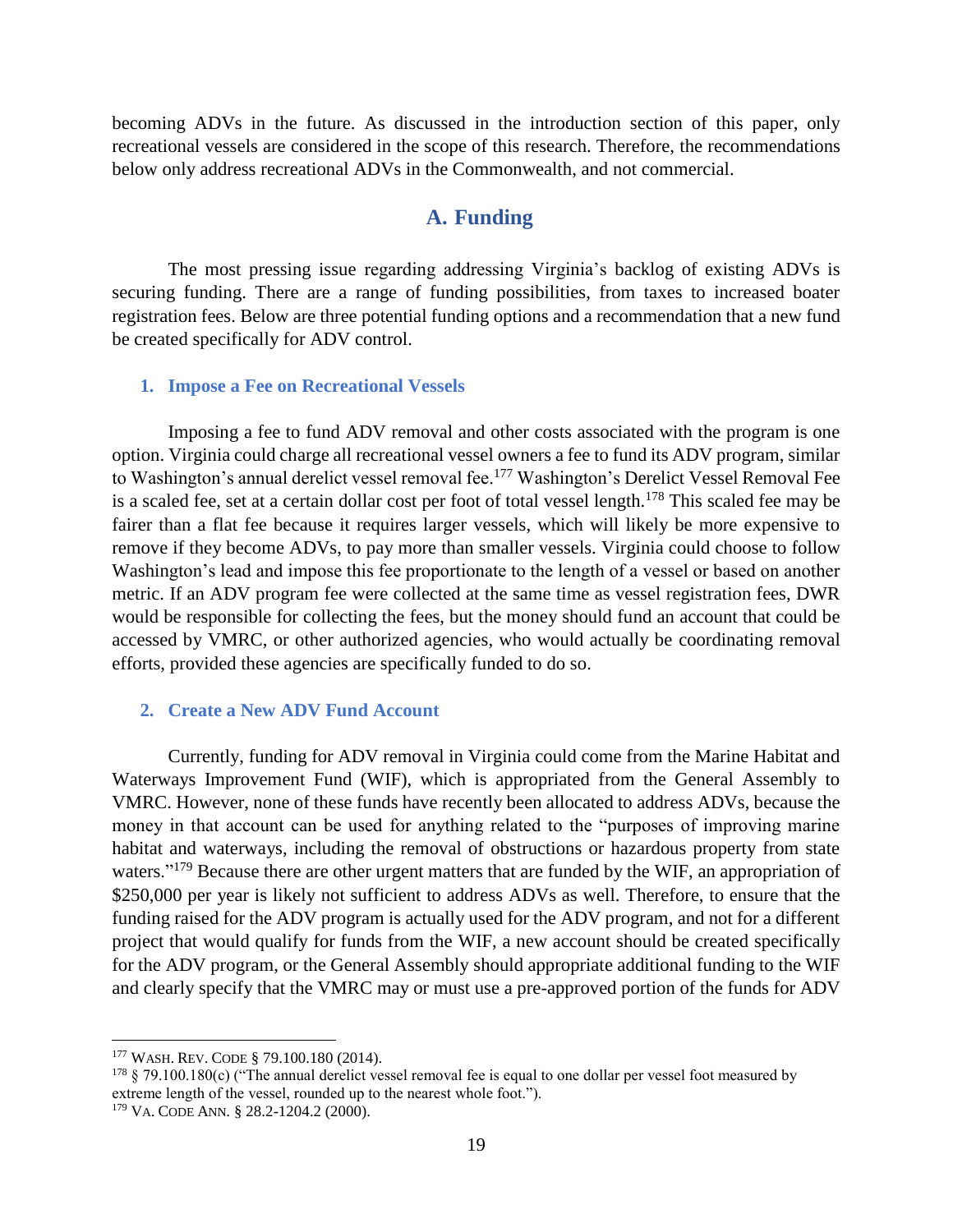issues. A new account should also be non-reverting to ensure that the money for the ADV program does not revert into the general fund of the Commonwealth at the end of each fiscal year.

#### **3. Impose Excise Tax on Vessel Sales**

The Virginia Legislature could also enact an excise tax on vessels sold in Virginia to fund its ADV program. Maryland funds its ADV control efforts entirely through such a tax. The Maryland Waterway Improvement Fund typically receives approximately one millions dollars per year from the state's excise tax on vessels, a portion of which is then used to fund ADV removal.<sup>180</sup> If Virginia chooses to enact an excise tax, its rate should correspond with how much revenue Virginia wants to raise for its ADV program, fairness, and political palatability. Maryland's five percent tax could be a good baseline value to start. Any tax would need to be approved and set by the Virginia legislature. Taxes generally, and new taxes specifically, are unpopular, but an excise tax on vessel sales would only affect boaters, thus imposing the cost on those who might ultimately benefit from the newly funded ADV program in Virginia.

#### **4. Implement Fuel Surcharges/Taxes**

Virginia could also implement a fuel tax to fund its ADV program, as Florida has done.<sup>181</sup> Further, Virginia has an existing tax that could serve as a model for a new tax.<sup>182</sup> A fuel tax could be applied only to the sale of marine fuel at boat fuel docks, which would help ensure the burden of the tax is only imposed on boaters, who would be benefiting from the ADV control efforts that are funded by the tax. Again, a new tax would need to be approved by the Virginia legislature and may be a difficult proposition considering how unpopular tax increases tend to be. A potential drawback of a fuel tax is that it could be avoided by some boaters, specifically those with smaller vessels on trailers, who can fuel their vessels at a regular gas station.<sup>183</sup>

## **5. Increase or Eliminate the Watercraft Sales Tax Cap and Institute a Minimum Tax**

Finally, Virginia could raise or abolish its cap on watercraft sales tax to increase funding for its ADV program. Currently, Virginia's sales tax on watercraft sales is capped at \$2,000.<sup>184</sup> This cap is in stark contrast with those of other states. For instance, Maryland's cap is \$15,000, while Florida's is \$18,000.<sup>185</sup> Because Virginia's cap is relatively low, it could be raised to help fund its ADV program. However, this option might meet opposition because raising taxes is

<sup>180</sup> *See* UNIV. OF MD. ENV'T FIN. CTR., VESSEL EXCISE TAX AND IMPACTS THROUGH THE WATERWAYS IMPROVEMENT FUND 1 (2017).

<sup>181</sup> *See* FLA. STAT. § 206.606(1)(d) (2021).

<sup>182</sup> VA. CODE ANN. § 58.1-2289(D) (2020).

<sup>183</sup> *See generally* Don Onken, *Facts on Fuel from an Expert Boater*, N. AM. PRECIS SYNDICATE (May 23, 2019), <https://www.mynewstouse.com/stories/facts-on-fuel-from-an-expert-boater,536> (encouraging recreational boaters to fill their tanks from a standard gas station, despite concerns about engine performance and damage from ethanol). <sup>184</sup> VA. CODE ANN. § 58.1-1402(3) (1990).

<sup>185</sup> *Can Boaters Avoid Paying Sales Tax?*, SCUTTLEBUTT SAILING NEWS (Apr. 29, 2019), [https://www.sailingscuttlebutt.com/2019/04/29/can-boaters-avoid-paying-sales-tax/.](https://www.sailingscuttlebutt.com/2019/04/29/can-boaters-avoid-paying-sales-tax/)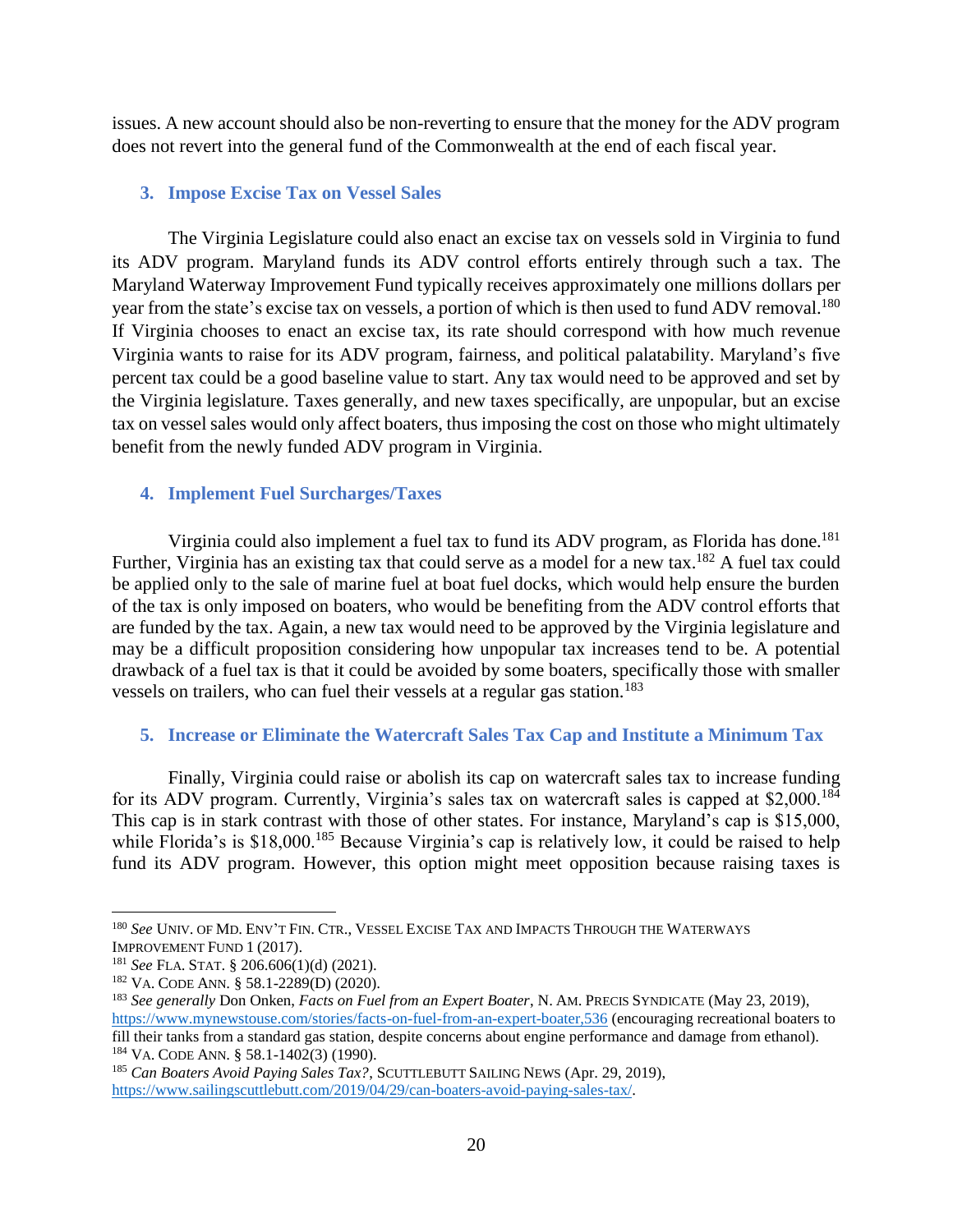seldom popular. But because the cap currently benefits wealthier boaters purchasing higher priced vessels, it might not be uniformly opposed like other tax hikes might be.

Additionally, Virginia could institute a minimum sales tax on sold vessels to counter bills of sale that list a sales price so low that it allows a purchaser to avoid paying an adequate tax on them. Because the tax rate on vessels is two percent, a vessel listed as sold for \$100 would only be required to pay two dollars to the state in sales tax on a sale of that vessel—regardless of whether this was the amount for which the vessel actually sold.<sup>186</sup> A minimum sales tax of five dollars or ten dollars for all boat sales could ensure that these sham sales are not able to avoid paying this minimum amount.

## **B. Prevention**

After funding is in place, and the backlog of ADVs have been removed, preventative measures should be prioritized. Preventative steps are crucial to saving money and preventing navigational hazards or environmental harm in the future by reducing the number of vessels that become ADVs.

#### **1. Identify At-Risk Vessels**

One preventative tactic that Virginia could implement would be an at-risk vessel identification program. The goal of an at-risk vessel program would be to reduce the number of vessels that become ADVs, which would save money and the effort needed to remove them from waterways later. Identifying at-risk vessels early could also allow enforcement officials to begin the removal process before the condition of the vessel worsens if the owner of the vessel cannot be identified or located. Florida has a well-developed at-risk vessel program that can be used as a model if Virginia chooses to implement a similar program.<sup>187</sup> One benefit of an at-risk vessel program is that the authority to identify at-risk vessels could be broadly spread between state and local law enforcement agencies to hopefully identify more vessels and not overburden any one agency with the responsibility.

Additionally, marina owners could play a role in identifying at-risk vessels on their properties, and they could be required to allow local or state law enforcement to periodically inspect the marinas. Asking marina owners to contribute to this goal would help ensure broad coverage of locations with potential ADVs. The state could also require marina owners to report at-risk vessels on their property to avoid any concern on their part about potentially angering their customers. Virginia could amend its existing requirement for a marina or boat storage facility to file annually with the local commissioner of revenue, upon request, a list of boats kept there, to also list any vessels at risk of becoming abandoned or derelict.<sup>188</sup>

<sup>186</sup> VA. CODE ANN. § 58.1-1402 (1990).

<sup>187</sup> *See supra* Section VI.A.

<sup>188</sup> VA CODE ANN. § 58.1-3902 (2013).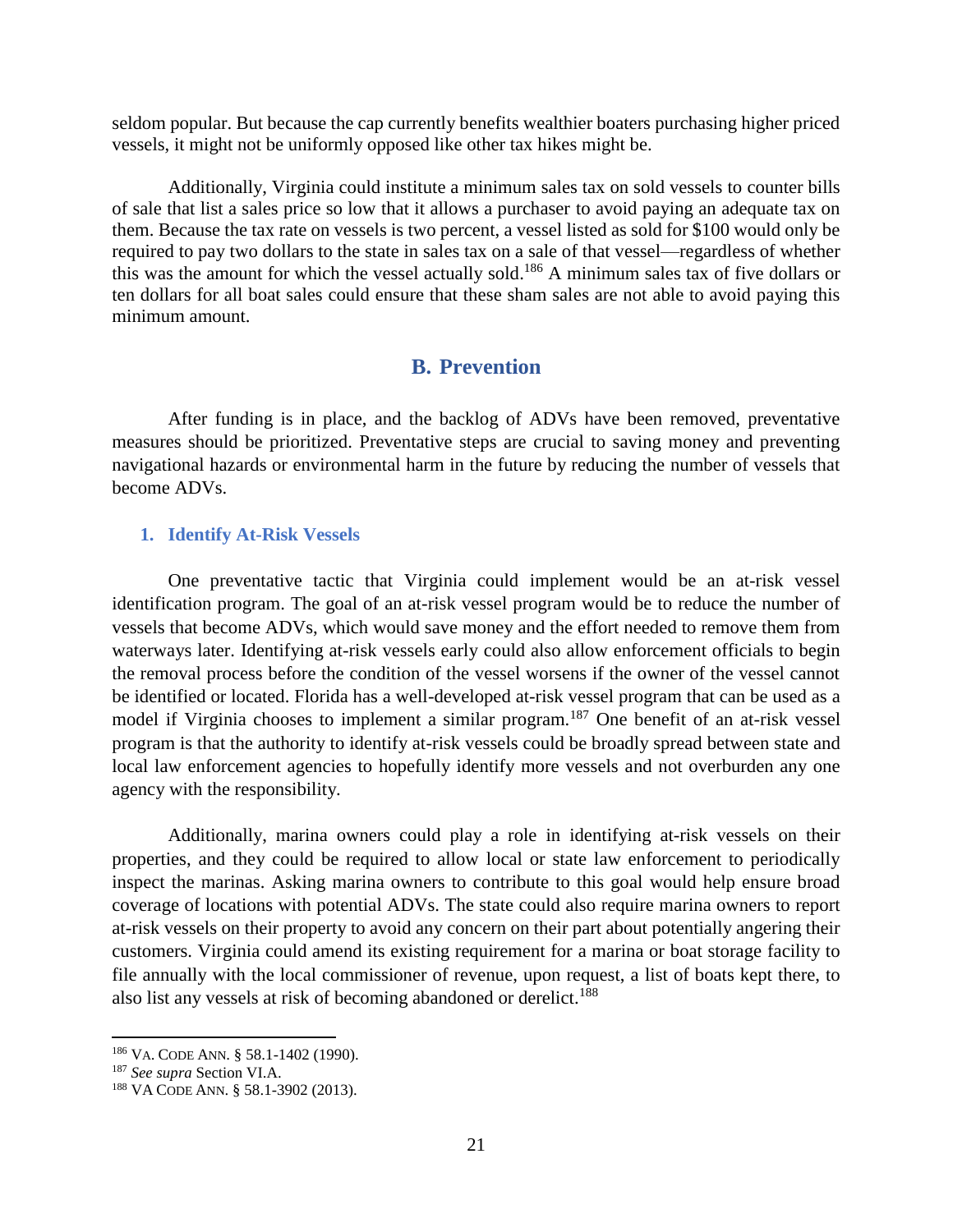The state could also provide marina owners with proactive authority to remove ADVs, or vessels in danger of becoming ADVs. Maryland has a law that gives marina owners some authority to remove at-risk vessels.<sup>189</sup> However, this law is unpopular because it is complicated, costly, and time consuming.<sup>190</sup> Maryland's approach could be improved upon by streamlining it to make it simpler to execute, and therefore more attractive to marina owners, while still providing adequate protections for the vessel owners.

The law could also be amended to require marinas to lease slips only to tenants who carry marine insurance policies for their vessels. However, this measure will likely do little to address ADVs generally because vessel owners who purchase boat insurance and keep their vessels in marinas are presumably also less likely to let them become ADVs than those who do not. Likewise, marinas already routinely require their tenants to maintain liability insurance coverage. Therefore, marinas could be required to go beyond current standard practice and require that their tenants carry insurance that includes a rider to cover salvage and disposal of the vessel, because standard insurance policies typically do not cover these events.

## **2. Create a Recreational Vessel Turn-In Program**

Another preventative program that Virginia could utilize is a program enabling vessel owners to turn in their boats to a state or local government agency. California and Washington have popular turn-in programs which are actively promoted by these states.<sup>191</sup> A vessel turn-in program can help proactively control ADVs by removing vessels from the water before they become abandoned, saving the expenses of having to remove an ADV from the water. The cost of disposing of a turned-in vessel can be as a little as a quarter of the cost of removing that vessel from the water if became an ADV and then disposing of it.<sup>192</sup> Reducing removal expenses, and the cost associated with searching for the last known owner, could save significant amounts of taxpayer money in the long run and mitigate potential navigational and environmental hazards before they occur. A critical aspect to consider as part of a potential vessel turn-in program is who is going to administer it. As discussed below, an administrator of a newly formed Virginia ADV Program would likely be housed in either the DWR or VMRC, two agencies already involved in Virginia's current ADV program. In addition to identifying the physical status of "at-risk" vessels and tracking ownership, this new administrator would also need to determine what the original vessel designation was, to avoid former commercial vessels being converted to recreational ones for the purpose of turn-in program eligibility. Again, this new position would need to be properly funded.

<sup>189</sup> *See* MD. CODE ANN., NAT. RES. § 8-721.1 (1995).

<sup>190</sup> E-mail from Matt Negley, *supra* note [123.](#page-13-0)

<sup>191</sup> *See supra* Part IV.D & E.

<sup>192</sup> E-mail from Ron Kent, *supra* not[e 148.](#page-15-0)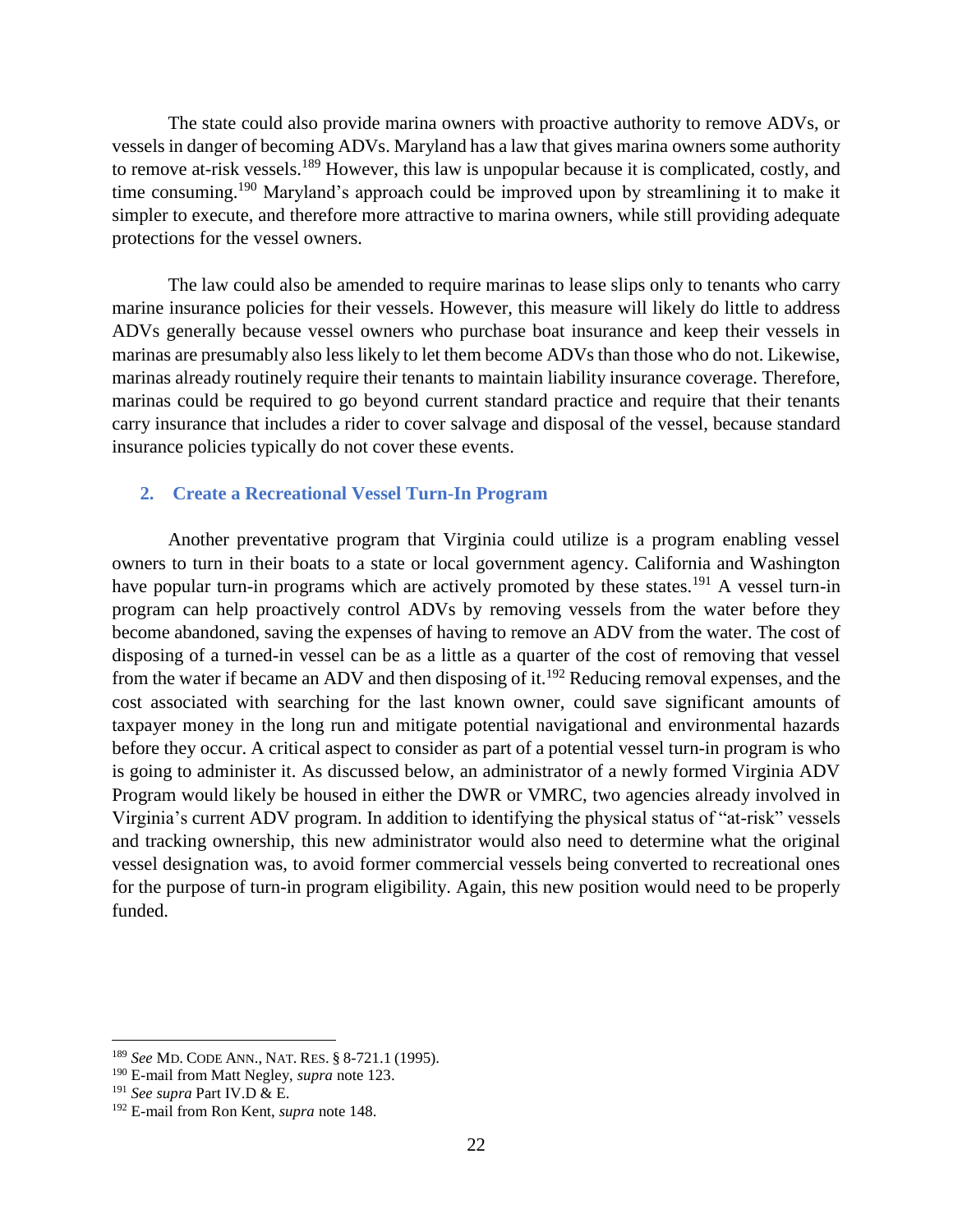#### **3. Improve Outreach and Public Education**

Additionally, improving and increasing outreach efforts could reduce the number of ADVs and increase the efficacy of a turn-in program. Outreach to boaters and boating organizations can be done in a number of ways, including through information provided to boaters when they renew their boat registration and notices that can be posted at marinas and boat ramps. For example, California promotes its SAVE Program through marina owners so that they can share information on the program directly with their customers.<sup>193</sup> Other outreach methods could include informing boaters about Virginia's ADV program in boating safety classes. There is also a need to educate the boating public about the requirement to notify DWR when a vessel is transferred to someone else, or face a class four misdemeanor. Additionally, there is a need for public education regarding disposal procedures, including hazardous substances, reporting requirements of disposals, removal and recycling of the lead keel, removal of engines and gas tanks, as well as which landfills in Virginia accept fiberglass hulls and in what size. Finally, boat sellers should keep their receipts and all documents showing the sale of a vessel to a new owner.

## **C. Process**

There are additional procedural improvements that could be made to how Virginia approaches recreational ADV removal and disposal. These changes are intended to improve the process by which VMRC, and possibly other authorized agencies, remove(s) and dispose(s) of both the current and future stock of ADVs.

#### **1. Strengthen Recordkeeping Requirements**

Ensuring that records of ownership of vessels are current and that any transfers are properly tracked is a key aspect of controlling ADVs. The burden and cost on governments to remove ADVs is reduced when the owners can be identified, found, and forced to remove their vessels because Virginia law allows the costs of removal to be attributed to the owner and the owner can be charged with a misdemeanor for failure to rectify a vessel in abandonment or disrepair.<sup>194</sup> Notifying DWR of any transfers of interest in a vessel is required by law, and is punishable as a fourth degree misdemeanor,<sup>195</sup> but adding an increased fine, or imposing secondary liability for failure to notify, like Washington State has done,<sup>196</sup> could help ensure that people actually comply with this requirement. There will likely always be instances where the owners of ADVs cannot be identified or found but having the best possible records of ownership and transfers can help reduce these cases.

<sup>193</sup> *See supra* text accompanying notes 148-50.

<sup>194</sup> VA CODE ANN. § 28.2-1210(A), (B) (1999).

<sup>195</sup> VA CODE ANN. § 29.1-746 (2006).

<sup>196</sup> WASH. REV. CODE ANN. § 79.100.150 (2020).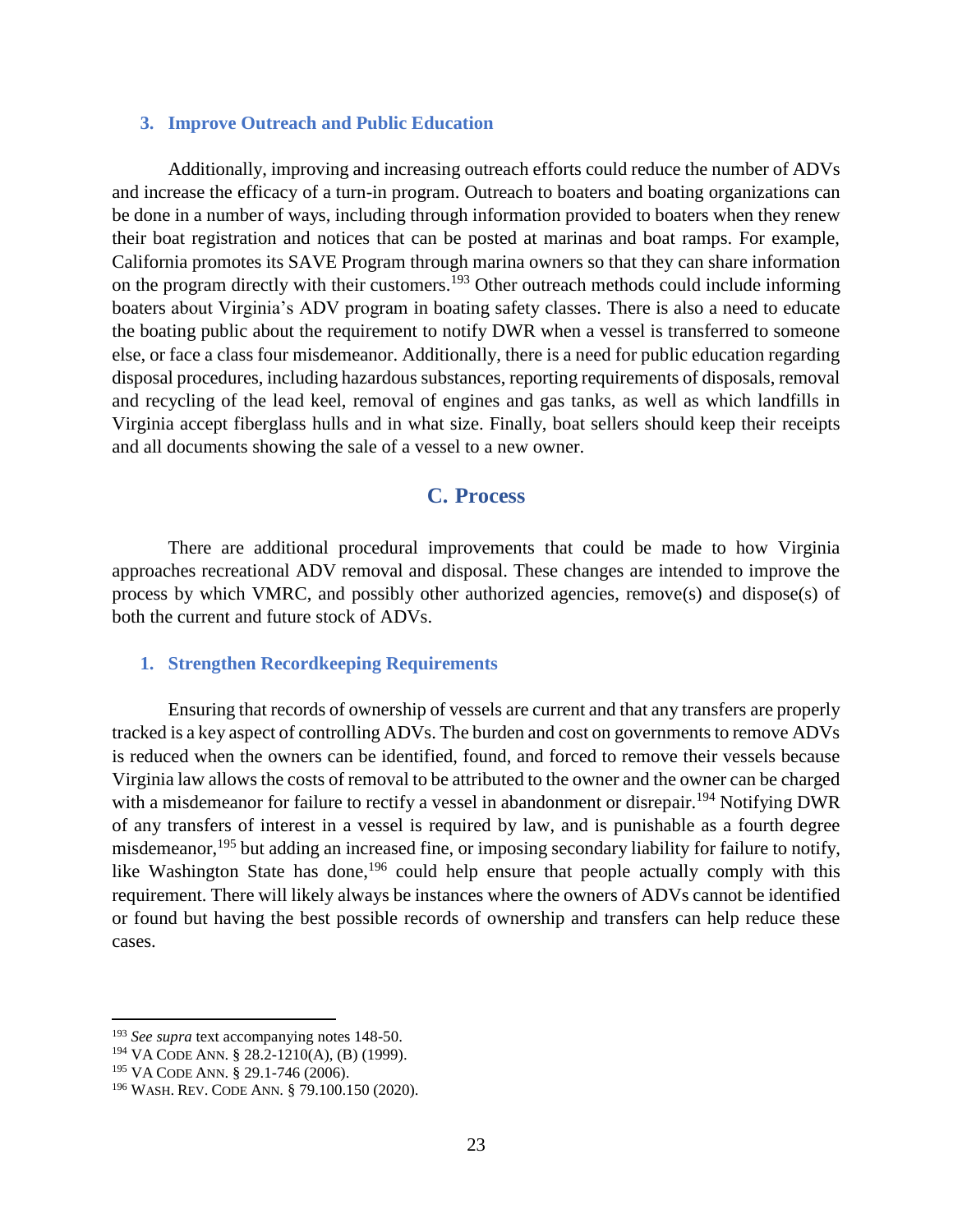#### **2. Require Removal of ADVs**

Virginia's ADV law authorizes the VMRC to remove ADVs but does not require that they do. VMRC's authorization statute states that VMRC "may" remove ADVs, but this language could be changed to "shall" to mandate that VMRC remove ADVs.<sup>197</sup> Requiring VMRC to remove ADVs could help ensure that ADVs are dealt with expeditiously. However, because VMRC does not currently have sufficient resources to carry out such a mandate, if Virginia adds this mandate, it must ensure that sufficient funding and staffing are both available for ADV removals. In addition, the level of adequate funding should take into account that VMRC would likely use a competitive bid process for selecting a contractor to remove ADVs because the agency lacks heavy-duty equipment such as cranes and work barges required for the removal of vessels.<sup>198</sup>

#### <span id="page-23-0"></span>**3. Liability Shield**

Liability concerns can be a barrier to ADV removal because contractors generally do not want to assume ownership of an ADV, and therefore assume liability for their disposal or for harms caused by ADVs. Contractors do not want to be sued by vessel owners if the owners of an ADV do come forward, and fear of liability could make contractors hesitant to assist in removal efforts. Including a liability shield, which would absolve the removing agency from any liability for damage to the ADV during the removal process, in the Virginia statutory scheme can help alleviate those concerns. Maryland, Florida, and Washington provide good examples of how a liability shield can be included in the statutory scheme.<sup>199</sup> Maryland's liability shield is perhaps the best

 $\overline{\phantom{a}}$ 

<sup>198</sup> Telephone Interview with Justin Worrell, Habitat Mgmt. Div., Va. Marine Res. Comm'n (July 28, 2021).

<sup>197</sup> VA. CODE ANN. § 28.2-1210(A) (1999).

<sup>&</sup>lt;sup>199</sup> Maryland's liability shield: "The Department, or a person removing, preserving, or storing an abandoned or sunken vessel on behalf of the Department, may not be held liable for any damage to an abandoned or sunken vessel which may occur during removal, storage, or custody of the vessel." MD. CODE ANN., NAT. RES. § 8-721(b)(3) (2020).

Florida's liability shield: "The commission, officers of the commission, and any other law enforcement agency or officer specified in s. 327.70 acting under this section to relocate, remove, or cause to be relocated or removed a derelict vessel from public waters shall be held harmless for all damages to the derelict vessel resulting from such relocation or removal unless the damage results from gross negligence or willful misconduct. A contractor performing relocation or removal activities at the direction of the commission, officers of the commission, or a law enforcement agency or officer pursuant to this section must be licensed in accordance with applicable United States Coast Guard regulations where required; obtain and carry in full force and effect a policy from a licensed insurance carrier in this state to insure against any accident, loss, injury, property damage, or other casualty caused by or resulting from the contractor's actions; and be properly equipped to perform the services to be provided." FLA. STAT. § 376.15(3)(b)-(c) (2021).

Washington's liability shield: "The authority granted by this chapter is permissive, and no authorized public entity has a duty to exercise the authority. No liability attaches to an authorized public entity that chooses not to exercise this authority. An authorized public entity, in the good faith performance of the actions authorized under this chapter, is not liable for civil damages resulting from any act or omission in the performance of the actions other than acts or omissions constituting gross negligence or willful or wanton misconduct. Any person whose assistance has been requested by an authorized public entity, who has entered into a written agreement pursuant to RCW 79.100.070, and who, in good faith, renders assistance or advice with respect to activities conducted by an authorized public entity pursuant to this chapter, is not liable for civil damages resulting from any act or omission in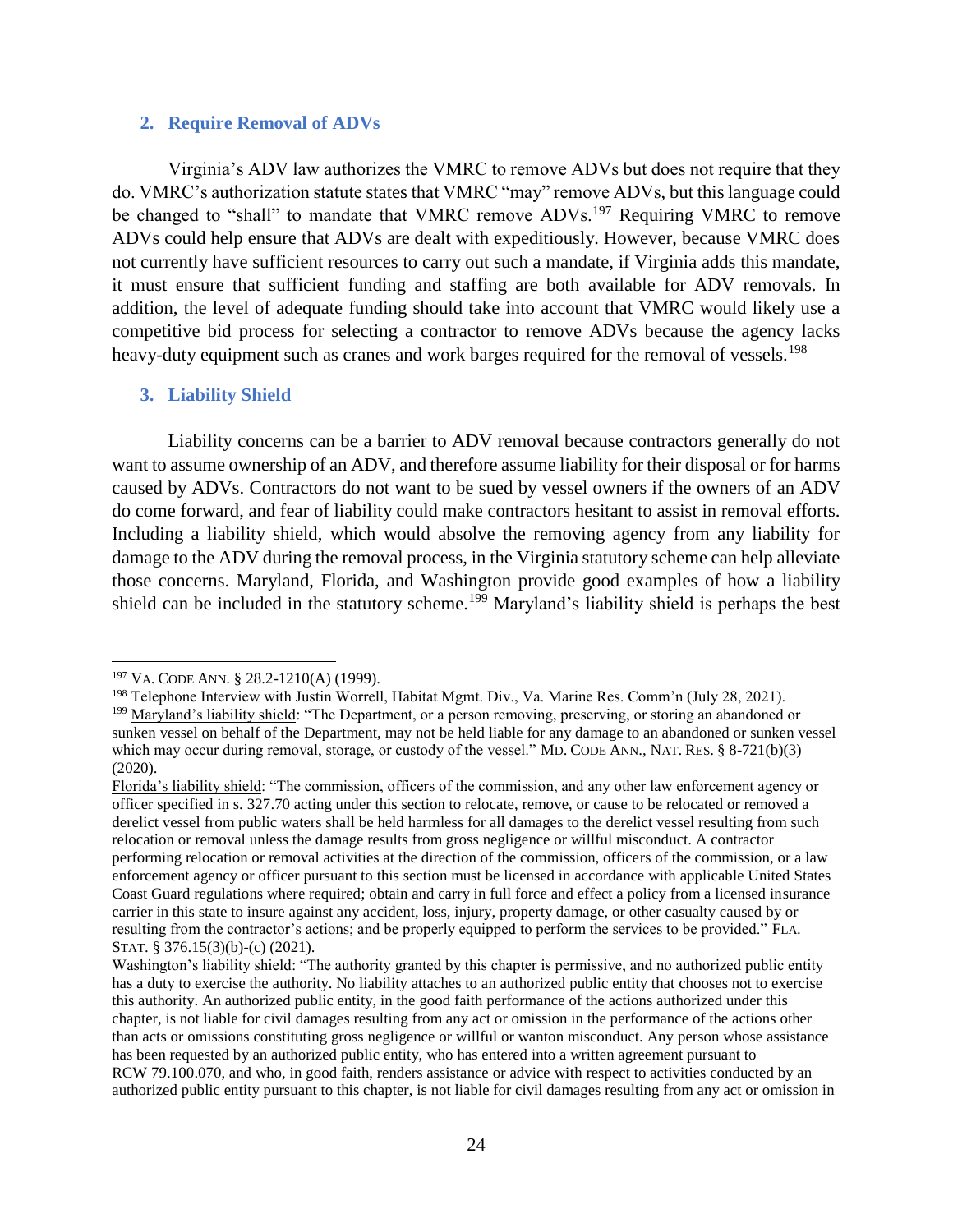model for Virginia to follow, both because of its breadth of coverage and its succinctness. Specifically, it covers contractors, in addition to Maryland's Department of Natural Resources, and also covers storage and custody of the ADV.<sup>200</sup> Additionally, Virginia's new liability shield provision could go a step further than Maryland's and cover other authorized public entities, such as local governments or other agencies. Maryland may not have needed such a provision because it performs the majority of its removals itself,  $201$  but if Virginia were to empower other agencies and local governments to also remove ADVs, then the liability shield should cover them as well. Therefore, the Commonwealth should assume title to an ADV to alleviate any potential concerns from contractors that do not want to obtain title, mainly due to liability concerns. This issue could be set by individual contracts if a removal contractor did want title to an ADV, but the default should be that the title will be held by the Commonwealth at all times during the removal and disposal process.

#### **4. Grant Program**

The Commonwealth could create a grant program that would be utilized to fund removal efforts by localities, fund a vessel turn-in program, or both. A state agency, or an administrator for a newly formed ADV program, would distribute money to planning district commissions who could then fund localities to reimburse their expenses for ADV removal and disposal or to a marina for expenses incurred through a turn-in program. The funding for a grant program would come from the general funding for ADVs, but instead of being used by the state agencies to remove ADVs themselves, those agencies would disburse grant monies to localities that are removing ADVs or to marinas that are part of a turn-in program. One of the benefits of a grant program is that it can be customized depending on how a state wants to use it in relation to the rest of their ADV program. Virginia could choose a grant program that is heavily utilized, like in California, used sparingly, like in Maryland, or anywhere in between. Localities are uniquely suited to determine which removals should be prioritized in their jurisdiction. However, localities that choose to participate in a grant program should partner with private towing and salvage companies so there is no conflict with them.

#### **5. Clarify Removal Authority**

If VMRC is duly funded to remove ADVs, then it will need to be clarified when localities versus VMRC can or must act. Local governments are more likely to be aware of ADVs or potential ADVs in their jurisdictions and may be able to address them more quickly than a state agency could. Funding will again be critical when considering whether to transfer additional removal authority to localities. VMRC does not have adequate funding to carry out its current removal authority, so sufficient funding must be in place before considering expanding removal

the rendering of the assistance or advice, other than acts or omissions constituting gross negligence or willful or wanton misconduct." WASH. REV. CODE § 79.100.030(3) (2021).

<sup>200</sup> *See* MD. CODE ANN., NAT. RES. § 8-721(b)(3) (2020).

<sup>201</sup> *See supra* text accompanying notes 119-23.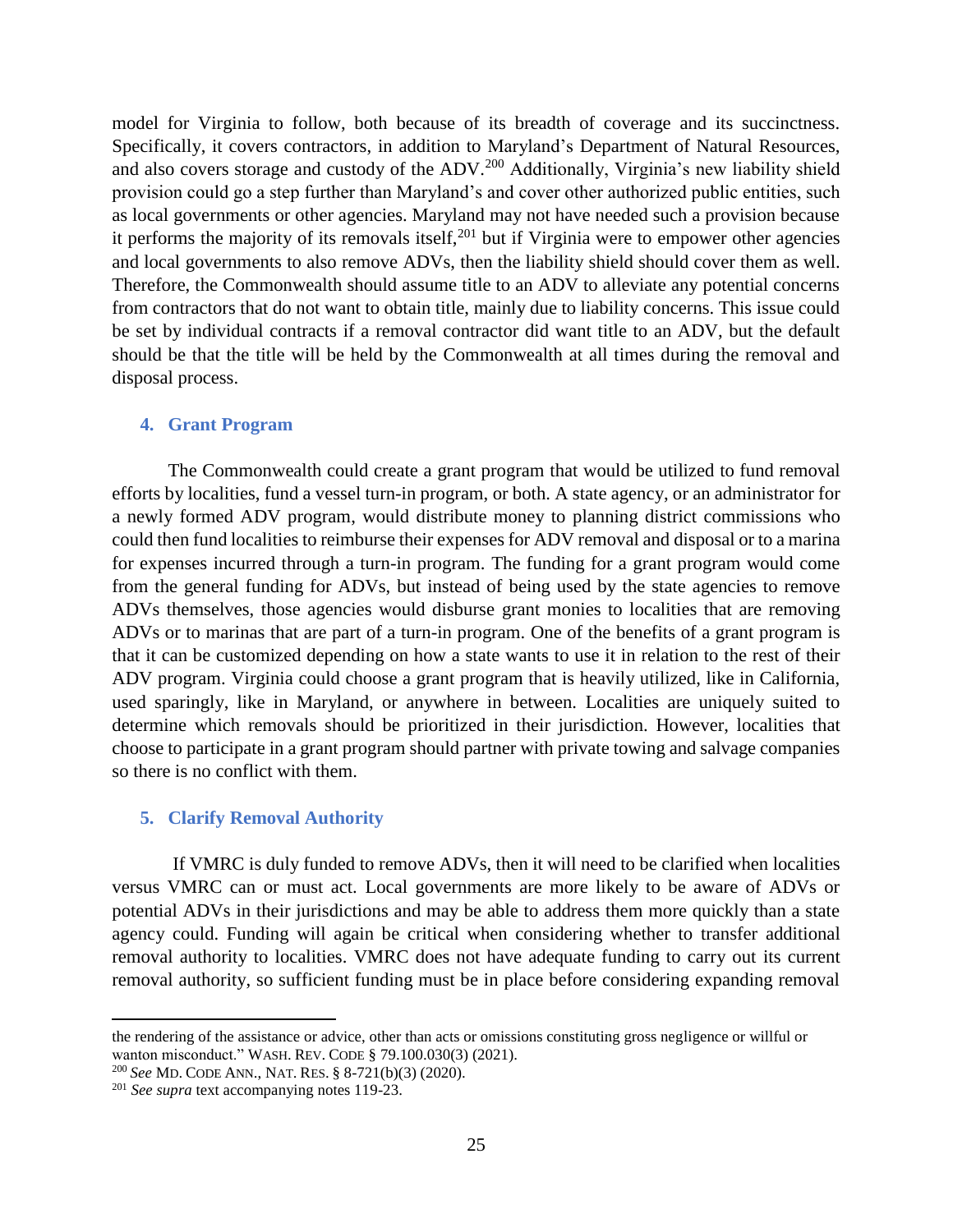authority outside of VMRC. Again, an assessment of sufficient funding should consider that VMRC would likely use a competitive bid process for selecting a contractor to remove ADVs, considering that the agency currently lacks heavy-duty equipment such as cranes and work barges required for the removal of vessels.<sup>202</sup> Many localities probably would face a similar situation and need to seek bids for ADV removal.

## **6. Clarify Disposal Procedures**

Another gap in Virginia's current ADV program is the lack of clear disposal procedures. Specifically, Virginia could add guidance about how to dispose of ADVs after it receives them. Maryland's DNR has provisions in its statutes that allow DNR to try to sell the vessel, keep it for their own use, or dispose of it.<sup>203</sup> Adding disposal procedures to VMRC's statutory authority would be helpful because VMRC would have some guidance on what it can do with an ADV in its possession. As discussed earlier, part of these disposal procedures is a clear indication of who has title to remove ADVs.

## **7. Add a Prioritization Scheme**

A prioritization scheme could be added to the ADV program to ensure efficient use of limited resources and to ensure that navigational and environmental hazards on public lands are mitigated promptly. Importantly, a prioritization scheme would logically need to follow the implementation of a vessel inventory, which would also need to be established. A prioritization scheme should be created by VMRC, or other responsible agency, instead of being included in the statutory scheme, but the prompt to do so should be included in the statutory scheme to ensure that one is created. Mitigating navigational hazards or critical environmental hazards should be top priorities.<sup>204</sup> Washington's approach is a good example of how a prioritization scheme can be implemented and how it can be structured to prioritize navigational hazards and environmental hazards. Washington's Department of Natural Resources is required by statute to develop and implement a prioritization scheme.<sup>205</sup> Washington's prioritization scheme prioritizes present navigational hazards or critical environmental hazards, such as leaking oil, for first removal.<sup>206</sup> Specialized state agencies that understand the environmental hazards associated with ADVs can help create the prioritization scheme to ensure that potential environmental harms are properly prioritized.

## **8. Improve Organization of Program Administration**

To improve the Virginia ADV program, a single lead administrator position could be created to lead the program. The Virginia General Assembly could place this administrative role

l

<sup>202</sup> Telephone Interview with Justin Worrell, *supra* note [198.](#page-23-0)

<sup>203</sup> MD. CODE ANN., NAT. RES. § 8-721(f) (2020).

<sup>204</sup> *See supra* text accompanying notes 164-69.

<sup>205</sup> *See* WASH. REV. CODE § 79.100.100(2) (2014).

<sup>206</sup> *See Derelict Vessel Inventory and Funding*, *supra* not[e 165.](#page-17-0)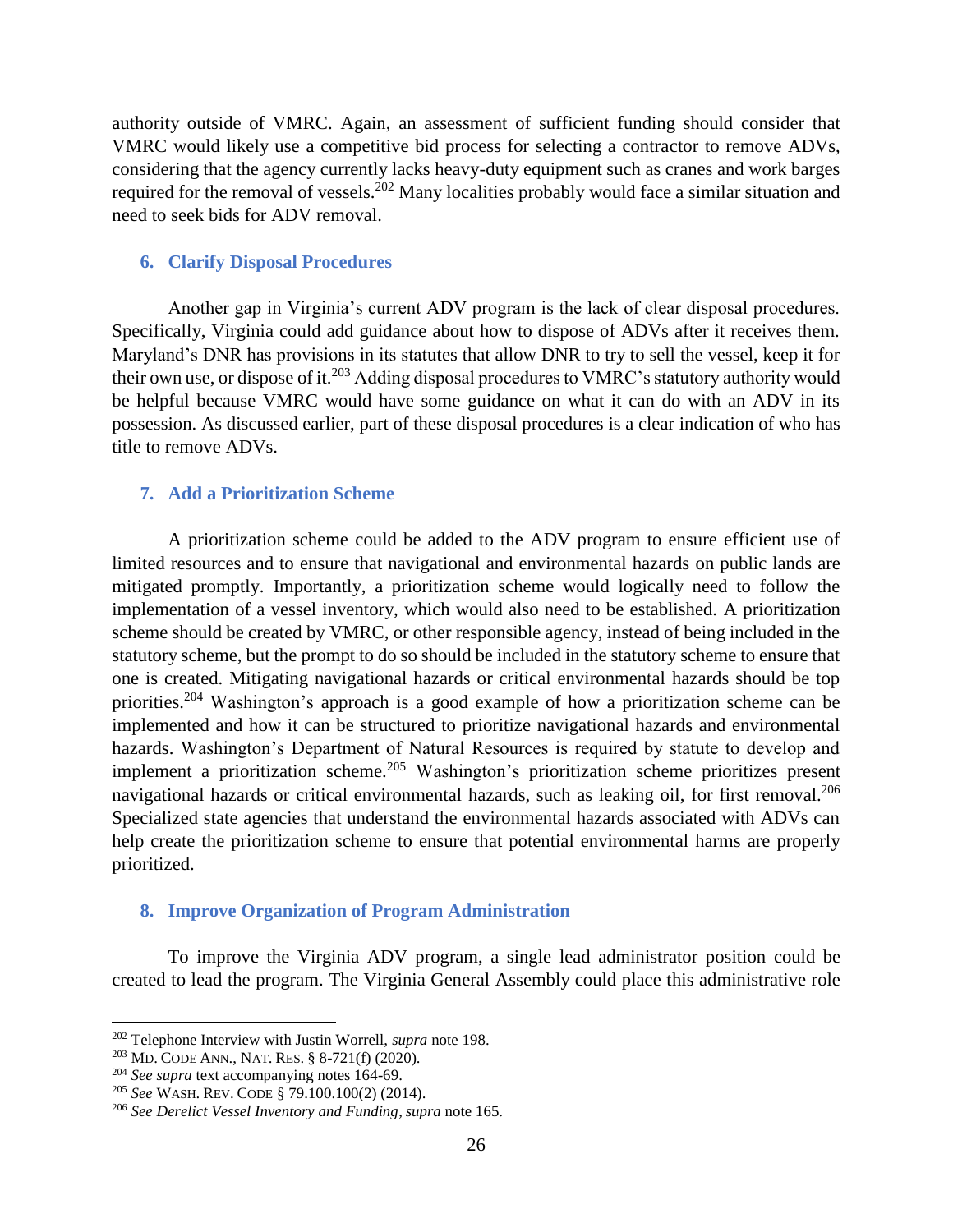in the agency of their choosing. The lead administrator would be responsible for overseeing the operations of the program, including removal priorities, expenditures, and coordination with other agencies. In addition to a lead administrator, a committee to oversee the program could be created to ensure that the program is running efficiently. In addition, a committee or commission, either appointed by the governor or the General Assembly, could meet periodically to review the program and recommend changes to operations if necessary. Rhode Island's Derelict and Abandoned Vessel and Obstruction Removal Commission provides an example of how a committee could be comprised in Virginia. The Rhode Island Commission is led by a representative of the Rhode Island Department of Environmental Management and includes stakeholder representatives and legal counsel.<sup>207</sup> If such a body were housed within VMRC, the agency with jurisdiction to remove vessels in Virginia's tidal waters, the commission might delegate the ADV tracking, removal prioritization, and response coordination to staff, assisted by a working group or subcommittee comprised of technical experts, local government public works representatives, and others. The subcommittee could prioritize vessel removal and staff could present their recommendations to the commission for review and approval.

#### **9. Fiberglass Reuse Program**

 $\overline{\phantom{a}}$ 

Disposing fiberglass vessel hulls in landfills is a costly and wasteful process. While no technology to recycle fiberglass currently exists, reuse of the material as an alternative fuel as a heat source, is an emerging topic of interest.<sup>208</sup> Virginia could launch a pilot fiberglass recycling or reuse program to reduce the amount of fiberglass from ADVs that ends up in its landfills. The Rhode Island Fiberglass Vessel Recycling (RIFVR) program is an example of a reuse program that can be a model for Virginia. The RIFVR program collects fiberglass from ADVs, shreds it, and sends it to be used as a fuel component for cement manufacturing.<sup>209</sup> While RIFVR is a pilot program, and not initially cost-effective, it is a promising solution for fiberglass hull disposal by both Rhode Island and NOAA.<sup>210</sup>

## **VI. CONCLUSION**

Virginia's legislature can incorporate certain aspects of other states' programs to improve the State's ADV program. The first priority for Virginia should be securing a sufficient and reliable funding source, with a non-reverting fund that exclusively funds the ADV program. Next, there are many preventative programs and process improvements that Virginia could implement to strengthen its ADV program. Specifically, Virginia could create a vessel turn-in program and an at-risk vessel program. These programs could help reduce the number of vessels that eventually

<sup>207</sup> *See Rhode Island Derelict and Abandoned Vessel and Obstruction Removal Commission*, R.I. DEP'T OF ENV'T MGMT.,<http://www.dem.ri.gov/commissions/abvessel.php> (last visited Feb. 8, 2022).

<sup>208</sup> *See generally* Theresa Nicholson, *Fiberglass Recycling: A Second Life for Old Boats*, BOATUS MAG. (Nov. 2020), [https://www.boatus.com/expert-advice/expert-advice-archive/2020/november/fiberglass-recycling.](https://www.boatus.com/expert-advice/expert-advice-archive/2020/november/fiberglass-recycling)

<sup>209</sup> *Environmental Programs*, R.I. MARINE TRADES ASS'N,<http://rimta.org/index.php/environmental-programs/> (last visited Feb. 8, 2022).

<sup>210</sup> *Building a Fiberglass Boat Recycling Program*, NOAA MARINE DEBRIS PROGRAM, <https://marinedebris.noaa.gov/prevention/building-fiberglass-boat-recycling-program> (Feb. 8, 2022, 11:36 PM). The NOAA Marine Debris Program is working on expanding this program to other areas. *See id.*